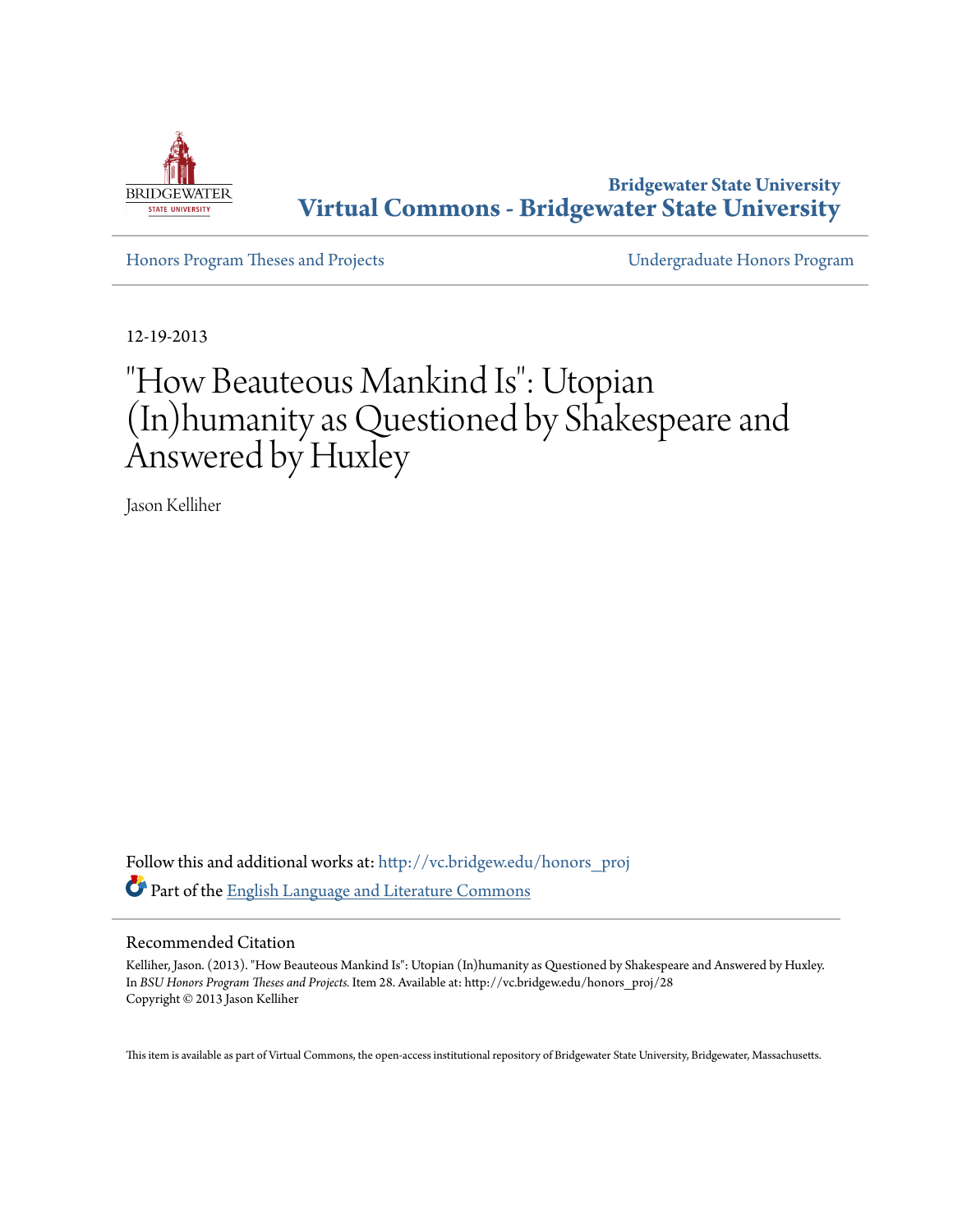"How Beauteous Mankind Is": Utopian (In)humanity as Questioned by Shakespeare and Answered by Huxley

Jason Kelliher

Submitted in Partial Completion of the Requirements for Commonwealth Honors in English

Bridgewater State University

December 19, 2014

Dr. Michael McClintock, Thesis Director Dr. Courtney Beggs, Committee Member Dr. James Crowley, Committee Member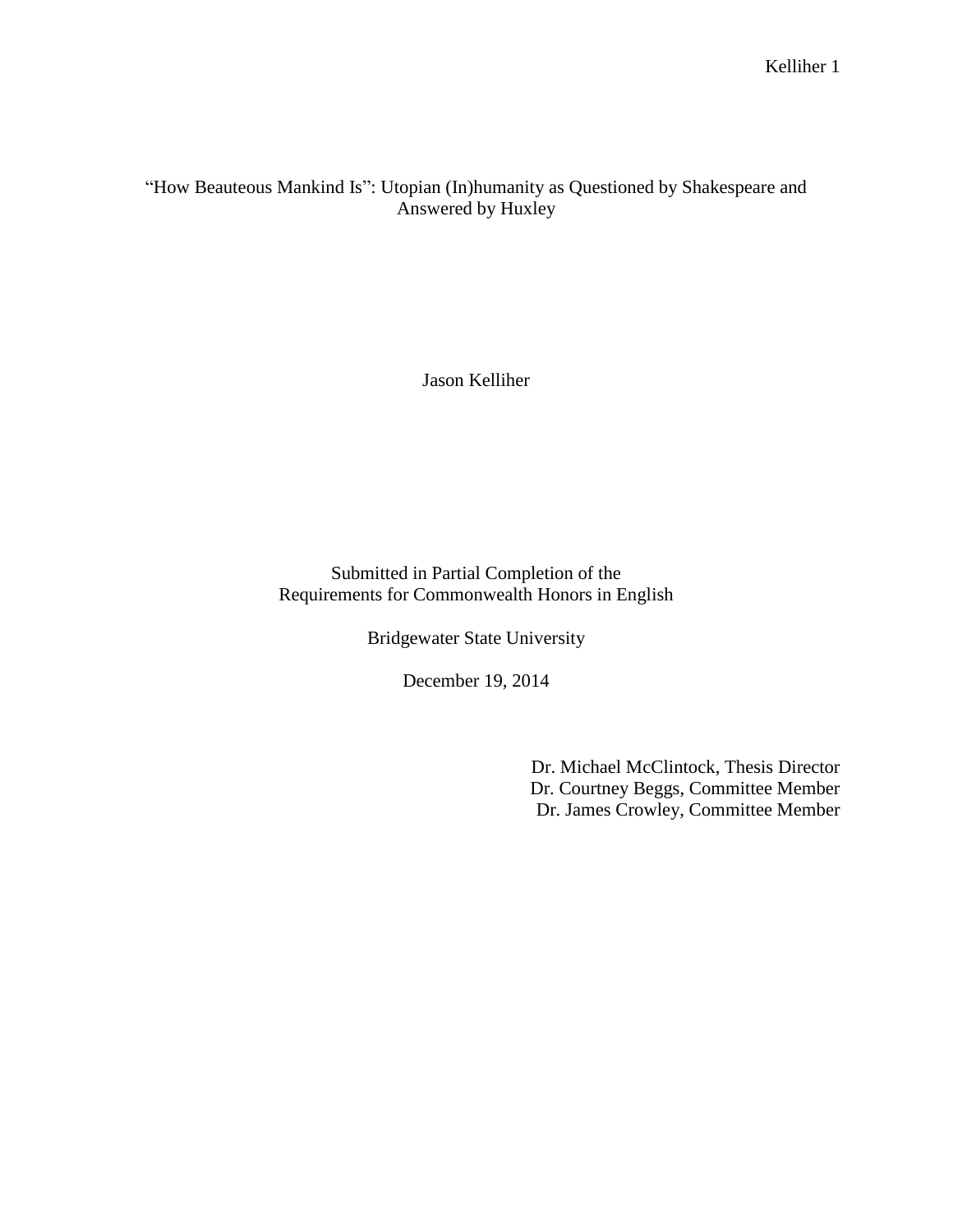## **Table of Contents**

| I.          | Acknowledgements                                            | 2  |
|-------------|-------------------------------------------------------------|----|
| II.         | Introduction                                                | 3  |
| III.        | <i>The Tempest</i> as Shakespeare's Investigation of Utopia | 7  |
| IV.         | <i>Brave New World</i> as Huxley's Response to Shakespeare  | 15 |
| $V_{\cdot}$ | Conclusion                                                  | 26 |
| VI.         | <b>Works Cited</b>                                          | 28 |
| VII.        | References                                                  | 29 |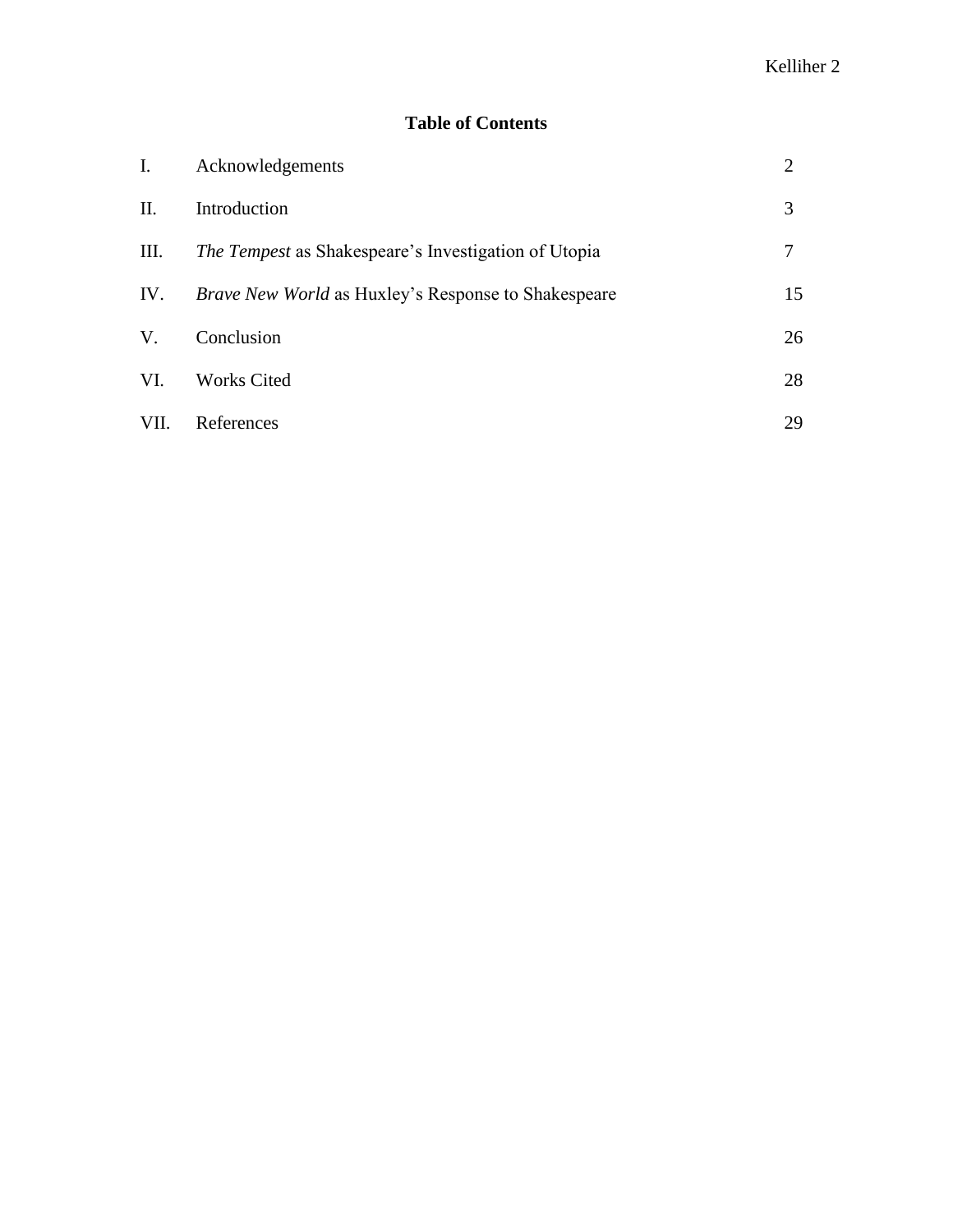#### **Acknowledgements**

Firstly, I would like to express the deepest appreciation to my Thesis Director Dr. Michael McClintock, who has demonstrated an unwavering belief in my ability to complete this project despite the daunting intellectual challenge it posed. In allowing me to independently explore the possibilities of my research while simultaneously offering his expert advice wherever applicable, Dr. McClintock ensured that the project would be beneficial to my learning and meaningful in the context of existing literary criticism. Without his guidance, patience and constant support this thesis would not have been possible.

I would like to thank my committee members, Dr. Courtney Beggs and Dr. James Crowley, whose feedback proved instrumental in producing the best thesis possible. Their substantial contributions to this project and exemplary work as professors at Bridgewater State University serve to demonstrate these individuals' shared dedication to higher learning.

In addition, I thank my high school English teacher Roz Kubek, who introduced me to both *The Tempest* and the concept of dystopia; looking back on the content of my thesis, it is clear that her lessons still resonate in me to this day. I thank Bridgewater State University for providing the majority of reference tools I needed to complete my research as well as the positive learning environment that has allowed me to become the well-rounded student I am today. Finally, I would like to thank my family and friends, for it was with great joy and gratitude that I learned that they would love and support me no matter the outcome of the Honors Thesis or any of my other academic pursuits.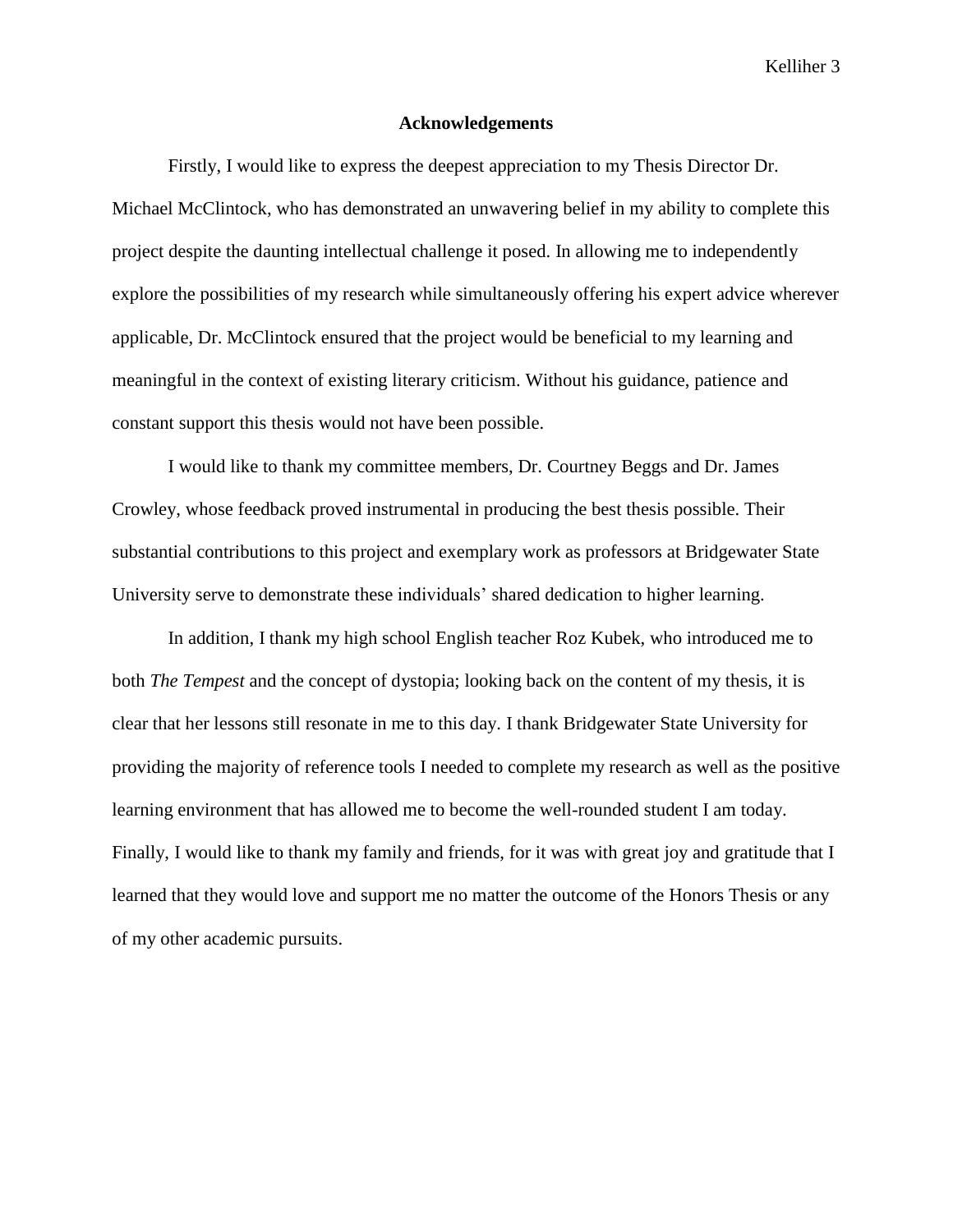#### **Introduction**

Ever since writers first dared to dream of a better world, the idea of utopia has served as both a fascinating and perplexing force in literature. Defined as both "a place, state, or condition ideally perfect in respect of politics, laws, customs, and conditions" and "any imaginary, indefinitely-remote region, country, or locality" by the *Oxford English Dictionary*, utopia has always existed simultaneously as a good place and a nonexistent place (though Thomas More invented the word itself mere centuries ago). Paired with the Greek root *τόπος* (place), the word's two superposed prefixes *εὐ-* (good) and *οὐ*- (not) convey both of these senses. Stretching all the way back to antiquity, the history of utopian literature is intertwined with our history as a civilized species. The canon, in demonstrating over the course of millennia all of our societal concerns and aspirations, allows us to exhaustively reflect on how our ruminations on the ideal society have steadily evolved through the ages. Although the majority of texts in this everexpanding canon are worth noting, I point to William Shakespeare's *The Tempest* (1611) and Aldous Huxley's *Brave New World* (1932) as especially useful texts for further examination. These works are by no means the authoritative sources of utopian thought, but they are irrefutably significant in that they are two parts of the same conceptual discussion. This discussion, as it turns out, highlights the flaws in utopian idealism and interrogates the manner in which mankind uses available resources to realize authoritarian (yet deceivingly picturesque) visions of society. The purpose of my argument is to demonstrate that while Shakespeare and Huxley produced their respective utopian texts more than three hundred years apart, the intertextual conversation that exists between *The Tempest* and *Brave New World* serves to frame the evolution of utopian thought, reveal previously unexplored aspects of the utopian canon, and bring nuanced meaning to the utopian-dystopian dialectic. In addition to this primary objective, I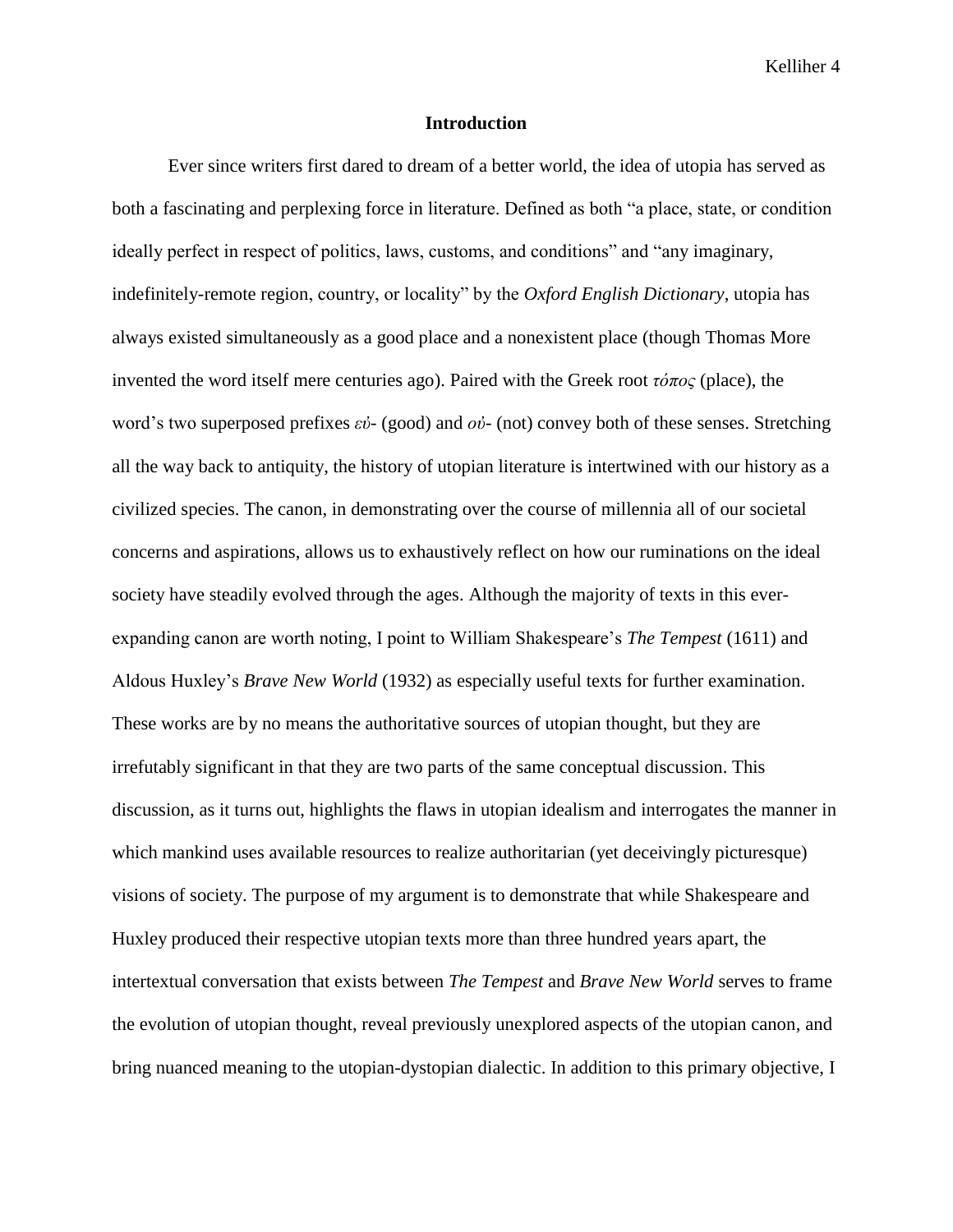also intend to distinguish utopianism from utopia proper, delineate several sub-genres of utopian literature, and explain how humanism is both a requirement for and antithetical to the establishment and maintenance of a utopian society.

My argument centers on *The Tempest* and *Brave New World* but will also situate both in the context of the entire utopian tradition. In a brief literature review, I will establish the validity of my approach by identifying and assessing multiple works of relevant literary theory. This conceptual conversation will be followed by a condensed history of pre-Shakespearean utopias that is designed to show how antiquity and Renaissance utopists (e.g. Plato, Thomas More) primed the canon for Shakespeare's investigation of utopian themes in *The Tempest*. As the first of two texts to be examined in depth, *The Tempest* will serve as a foundation for the thematic discourse that will be carried through to Section IV. Before fully transitioning to my analysis of *Brave New World*, I will explain (in brief) how Shakespeare's reimagining of utopia gave way to new sub-genres, the most notable of which being the satirical utopia (e.g. Swift's *Gulliver's Travels*) and the dystopia. Finally, I will close by examining how Huxley answered Shakespeare's lingering questions with the scathing insights of *Brave New World* and how this eerily prophetic novel irrevocably affected our understanding of the utopian-dystopian relationship. In presenting these conclusions, theories and other concepts in the chronological order described here, I intend to ultimately demonstrate the profound influence that the utopian canon has had on literature and, by extension, mankind.

On the whole, the prevailing literary criticism surrounding utopia has consistently substantiated the multiple thematic links between the works of Shakespeare and Huxley (despite the numerous ideological differences amongst theorists). For one, the Marxist philosopher Ernst Bloch finds the "utopian territory of problems" (88) to be of paramount importance. In *A*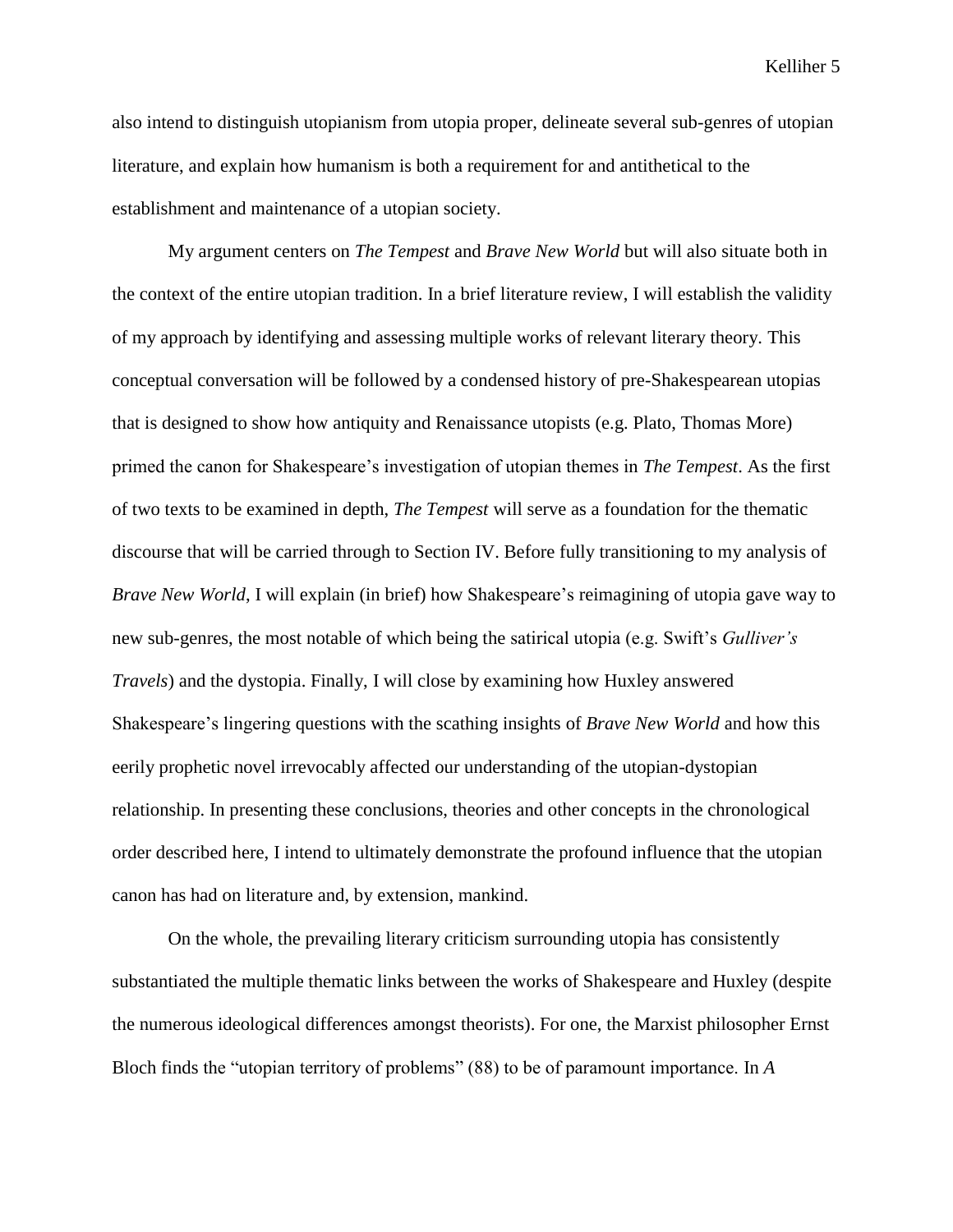*Philosophy of the Future*, Bloch makes it clear that although he is a sincere believer in utopia, texts like *The Tempest* and *Brave New World* are necessary to put theories of societal idealism to the test. To Bloch, the failure of any fictional utopia indicates a need to re-examine utopian thought. Thus, Shakespeare and Huxley's shared conversation becomes a matter of refining utopian belief so that the pursuit of perfection can be seriously considered for real-world applications. In a direct commentary on Bloch's theories, fellow Marxist critic Fredric Jameson contends that existing modes of literary interpretation would wrongly place texts like *The Tempest* and *Brave New World* in the realm of quasi-religious allegory. Instead of limiting utopian texts to being simple representations of didactic aims, Jameson theorizes that utopias (and arguably, their pessimistic dystopian counterparts) have more to do with reconciling the allure of utopia with the unconscious understanding that such perfect societies are simply proposed corrections of perceived real-world societal ills (150). For Shakespeare and Huxley, this means that their works are not merely morally instructive, but politically reactionary as well. More recently, literary and cultural critic Neil Postman maintains that the nature of utopia (and increasingly, the real world) hinges on the ideas of hedonism and apathy:

> All that has happened is that the public has adjusted to incoherence and been amused into indifference. Which is why Aldous Huxley would not in the least be surprised by the story. Indeed, he prophesied its coming. He believed that it is far more likely that the Western democracies will dance and dream themselves into oblivion than march into it, singe file and manacled. (110-111)

Challenging both Bloch and Jameson, Postman cites the Huxleyan dystopia as the more accurate model of utopian discourse. *The Tempest* and *Brave New World*, in emphasizing the dehumanizing effects of enforced bliss, thus uphold Postman's views just as well (if not better)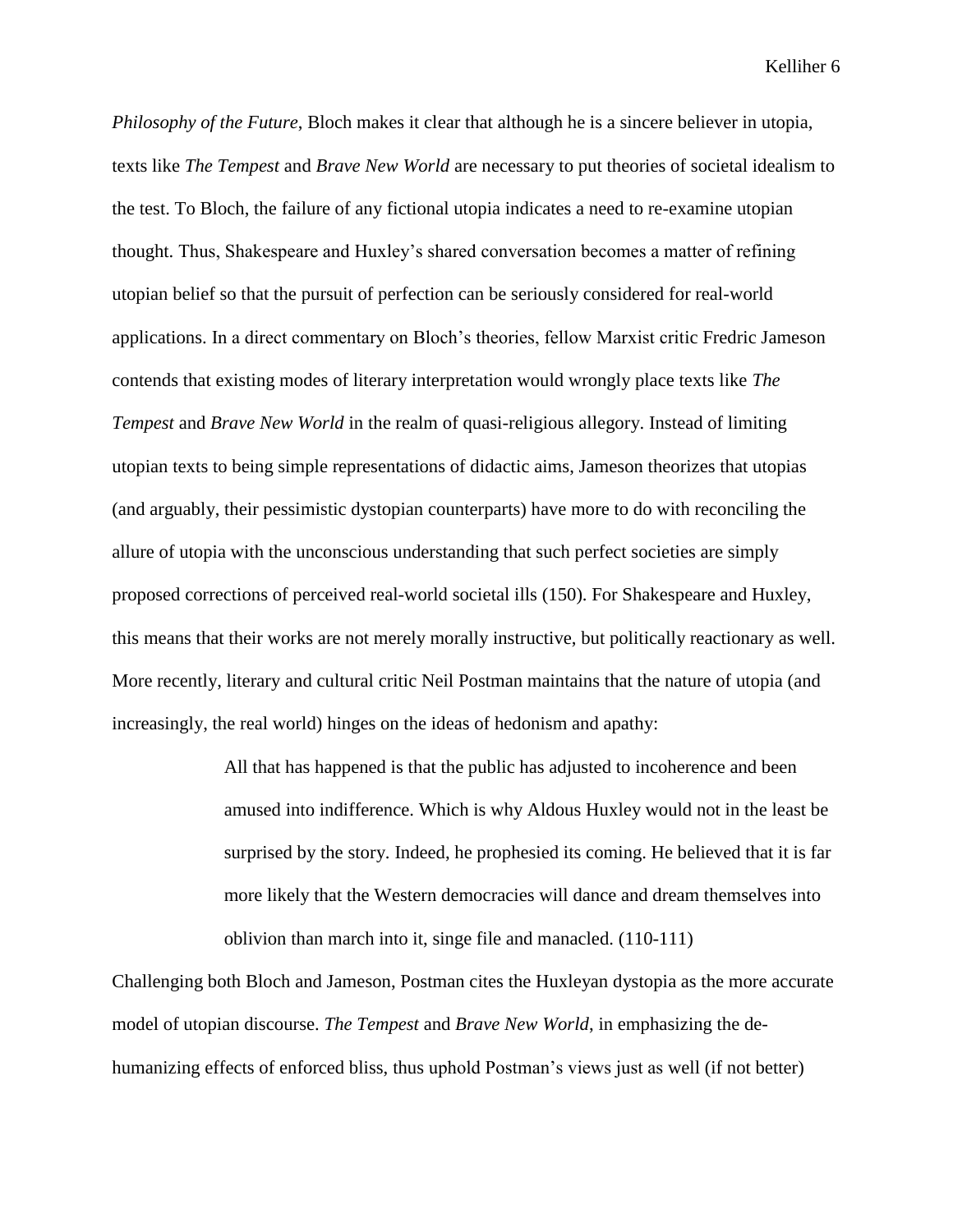than those of Bloch and Jameson. These three works, though not entirely in agreement, all point toward a theoretical distinction between utopianism and utopia. Neither Bloch, Jameson, nor Postman equates the idealistic impetus (utopianism) with the ideal society itself (utopia). Rather, these theorists treat the former as a condition of the latter. One cannot establish a utopia without the desire to do so, and yet such desire could ostensibly exist without the envisaged society ever taking shape. This understanding, coupled with the variety of approaches to utopian theory, defines the utopian genre as one that requires further investigation beyond what has been previously undertaken. The unconventional awareness of genre shared by *The Tempest* and *Brave New World* make both texts outliers in the utopian canon and are thus the most useful vehicles for such continued investigation. In this sense, Shakespeare and Huxley allow us to assess and expand the catalogue of relevant literary criticism in more ways than were previously thought possible.

Before engaging these texts, however, it is important to understand how the utopian genre gradually developed a dire need to be re-examined. In the age of antiquity, the definitive utopian texts were Hesiod's *Works and Days*, Plato's *Republic*, Theocritus' *Idylls* and Virgil's *Eclogues*, among others. In addition to these Greco-Roman works, the biblical books of Genesis and Revelation shaped much of mankind's utopian thought before the Middle Ages. Excluding the book of Revelation and *The Republic*, these works focused on the loss of a past ideal state rather than realizing a future or present ideal. This long-gone paradise, named "Eden" in the Bible and the "Golden Age" by Hesiod, was a singular fascination for countless early utopists (*Utopia Reader* 2). As previously mentioned, the etymology of the term "utopia" situates it between being ideal and nonexistent. Understandably, this created a tension between writers who wanted to postulate the formation of a perfect society and those who believed utopias to be forever lost.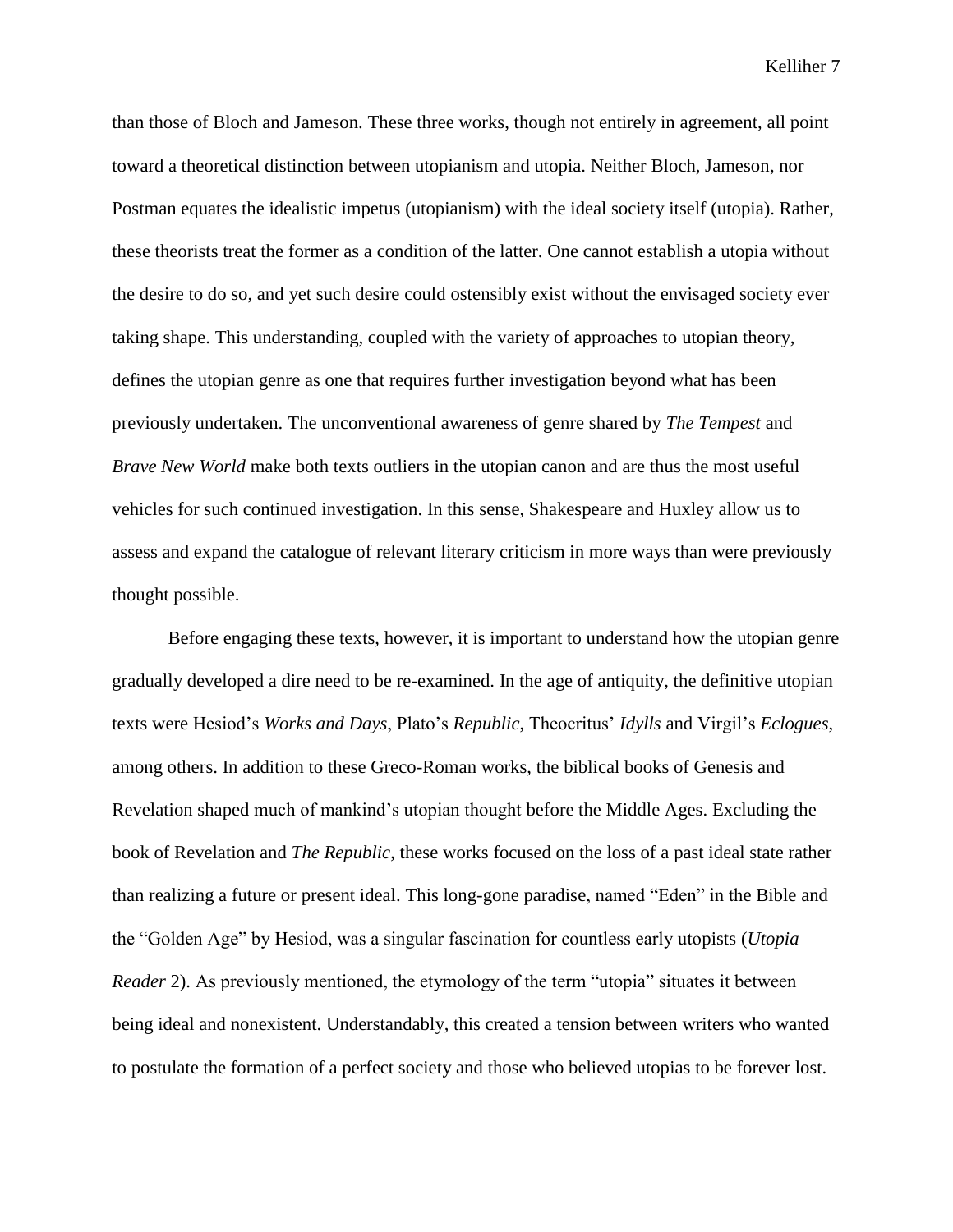In the Middle Ages, the imagining of utopias was even discouraged due to the pervading religious belief that such worldly aspirations for material bliss should be forsaken (*Cambridge Companion*). The first text since the *Republic* to trust mankind alone with the establishment of the perfect society was Sir Thomas More's *Utopia* (1516), the work from which the etymology of the term *utopia* can be traced. By putting the responsibility of societal improvement directly in mankind's hands, More introduced Renaissance humanism to the utopian genre. Though he did not obligate future utopists to follow the same humanist model, his espousal of an eloquent, cultured and educated citizenry did well to challenge strictly utilitarian approaches to societal perfection. Subsequent utopias (e.g., Tomasso Campanella's *The City of the Sun*, 1602, Margaret Cavendish's *The Blazing World*, 1666) followed suit by putting more and more emphasis on the realization of human potential (*Utopia Reader*). By the late Renaissance, utopian literature had evolved from the lament-driven pastorals of antiquity to the religious inventions of medieval writers and ultimately to humanistic expressions of optimism in turn. William Shakespeare, taking issue with all three of these utopian modes of thought, composed *The Tempest* so that certain disquieting aspects inherent in the (previously unquestioned) genre would be known to all.

#### *The Tempest* **as Shakespeare's Investigation of Utopia**

First performed in or around 1611, *The Tempest* bears the mark of an experienced dramatist. It encapsulates a multitude of thematic discourses, including those concerning romance, postcolonialism, feminism and tragicomedy. In form and content, *The Tempest* draws from a number of sources, the most notable being William Strachey's *True Reportory of the Wrack, and Redemption of Sir Thomas Gates, Knight*, the translations of Michel de Montaigne's 1580 essay *Of the Cannibals* and Erasmus' *Naufragium* (1523) (*Tempest: Sources and Contexts*).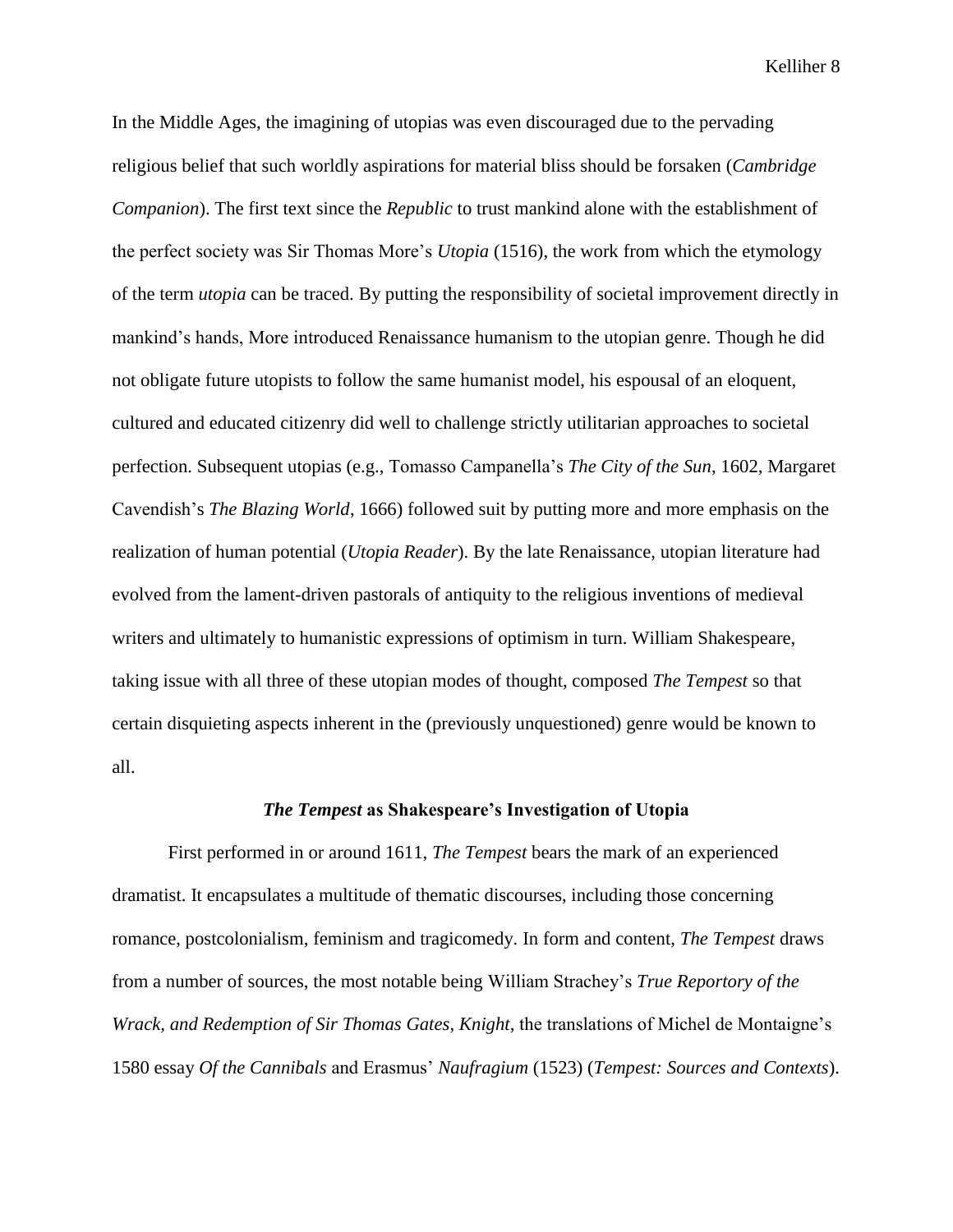As a work of utopian literature, it is one of the first texts to consider the troubling implications of a purportedly ideal society. In contrast to Thomas More's occasional willingness to leave the likely snares of a perfect society unexplored, Shakespeare does not gloss over the potential pitfalls of utopia; instead, he offers a remarkably frank exposé of the dangers inherent in unexamined utopian thinking. Inevitably, the result is a more self-aware utopia that rejects idealistic sincerity in favor of a more analytic approach. By problematizing Prospero's rule (where others would laud it), Shakespeare thus uses *The Tempest* as a vehicle for highlighting thematic inconsistencies and other ignored issues within the genre.

For the purpose of assessing *The Tempest* as a utopian text, it is first necessary to comprehensively examine Prospero's control over his methods, his subjects and his island. The wizard's authoritative perceptions of himself, his spirits, Caliban, Miranda, his lordly captives, and the physical space they all inhabit collectively contribute to his profile as the quintessential utopian leader. Prospero criticizes his brother for his usurpation while ignoring the fact that he himself is a usurper, calling Alonso "unnatural" (5.1.79) even though he is guilty of the same crime. In tandem with this flawed claim are Prospero's efforts to separate his magic from that of Sycorax in order to assert a moral right to sovereignty. It is doubtful that his rule is more just than the old witch's, as his methods often embody the kind of treachery he constantly attributes to Sycorax. Prospero's hypocrisy is first made clear when the wizard threatens to imprison Ariel in an oak tree for "twelve winters" (1.2.296) immediately after recounting how Sycorax confined the spirit to "a cloven pine, within which rift / imprisoned [he] didst painfully remain / a dozen years" (1.2.277-279). In a manner that will ultimately be emulated by Huxley, it is alleged that the ruling class (i.e. Prospero) "freed" others from the old ways. Despite Prospero's rhetoric, it is plain to see that this "liberation" forces lower classes into specific, pre-determined roles in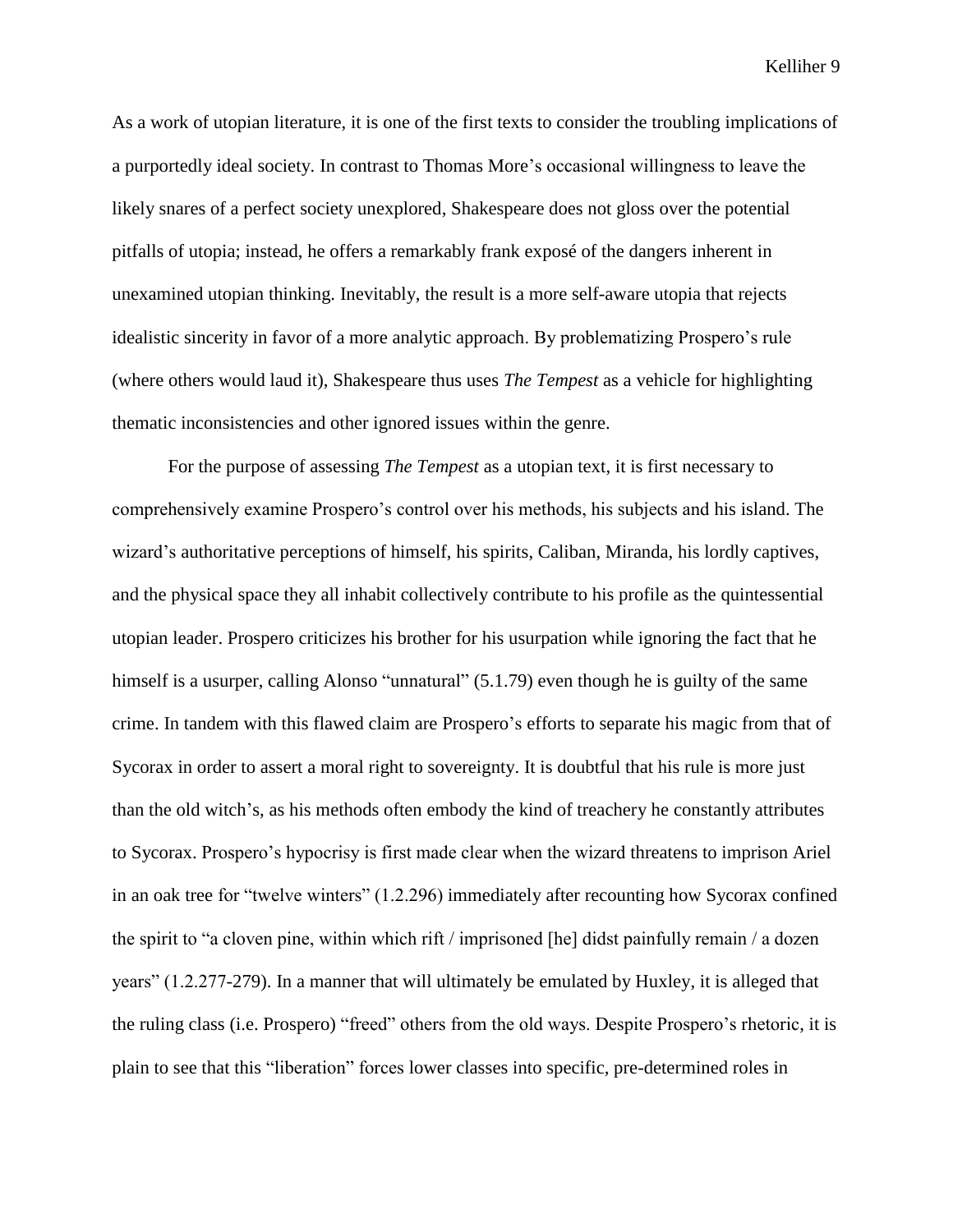society and robs them of the capacity for social advancement. Prospero lists the liberal arts as his source of power (1.2.72-74), implying not only that the wizard subscribes to Renaissance humanism but also that such pursuits are reserved for those who rule. In utopias and dystopias, lower classes are restricted to the "mechanical arts." The wizard's colonization of the island requires everything to be named and perceived as he defines it. In this way, what Sycorax and Caliban knew as the "bigger" and "less" (1.2.335-337) lights become the sun and the moon by Prospero's decree. Even the structure of the play itself is subject to Prospero's control, as he demands early on that his scheme should take place between the "mid-season" (1.2.239) of the day and six o'clock. Moreover, the wizard's magic ensures that all of the characters of the play are confined to the same physical space. In forcing the play itself to conform to the classical unities, Prospero demonstrates a compulsive need to exercise absolute authority. While it is true that Prospero forfeits his staff and books by play's end, it is unclear whether he does so for ethical reasons or simply to assure (by disposing of any and all distractions) that he would not be so easily usurped again. Also, the fact that he changes from his magicians' robes to his regal attire suggests an intention to hide the symbols of limitless power from the lords when he first greets them in Act V scene i. Prospero is powerless without his magic, like any other man. In order to maintain the illusion of divinely-sanctioned hierarchy, he acts as an absolute monarch (similar to the self-perceived role of James I) to manipulate the thoughts and actions of all other characters, requiring them to practice restraint and discipline in his name. Despite appearances, Prospero is by no means the ideal ruler he perceives himself to be.

Uncharted, unnamed and ruled by the power-hungry Prospero, the island setting of *The Tempest* has been viewed by many readers as a representation of any colonized space. Its location between Tunis and Italy situates it somewhere in the Mediterranean, but its precise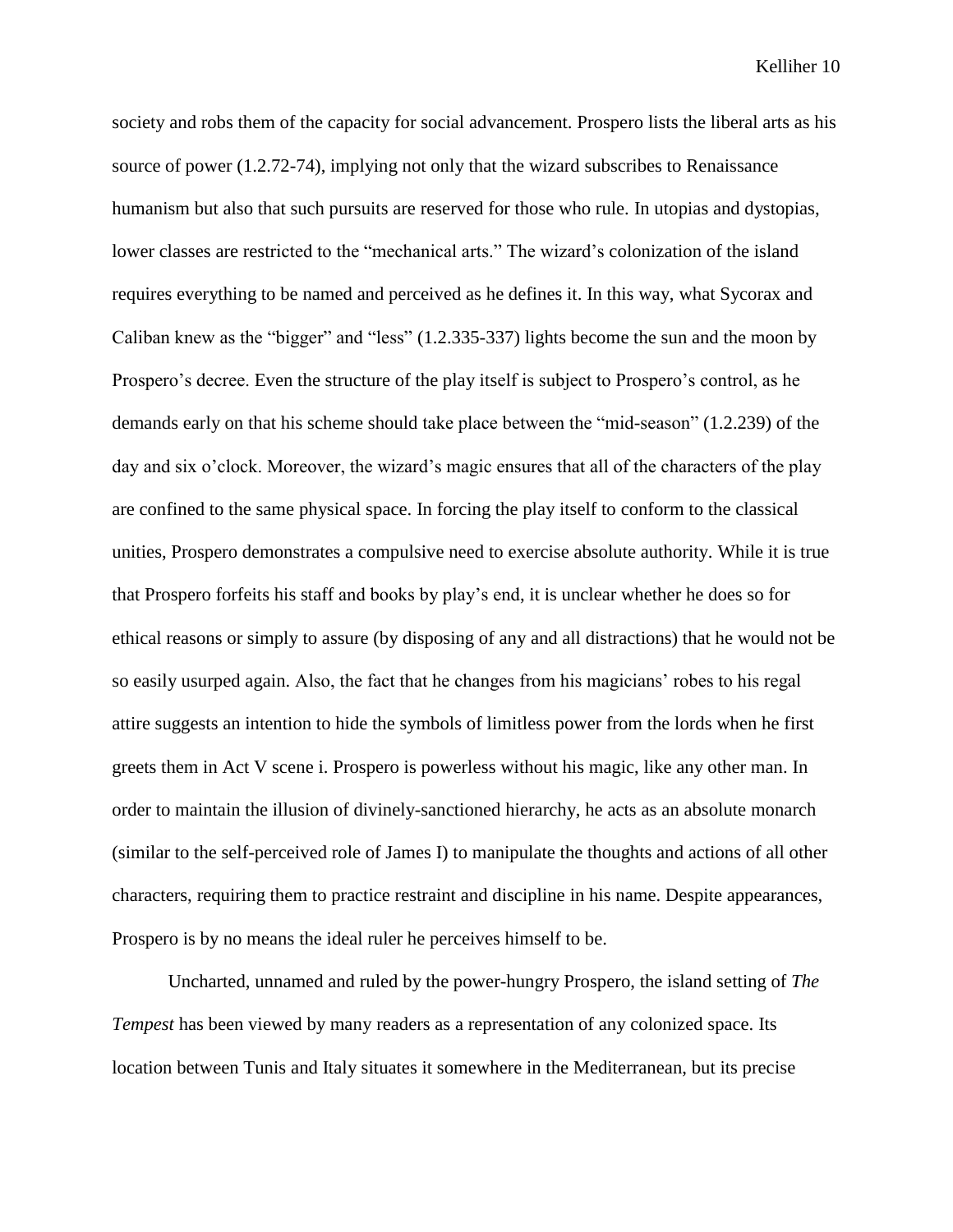location is of little importance. Instead, Shakespeare draws his audience's attention to the abnormal goings-on that differentiate the utopian island from all others. The island-centered storm in Act I scene i removes the significance of official titles and renders the lords equal to (if not lesser than) the mariners. Rank and supremacy are shown to be a pretension in the swirling chaos of human survival. As the men near their assumed demise, the boatswain calls the lords out on their helplessness in times of human peril despite their sociopolitical power:

> You are a councillor [*sic*]; if you can command these elements to silence and work the peace of the present, we will not hand a rope more. Use your authority! If you cannot, give thanks you have lived so long and make yourself ready in your cabin for the mischance of the hour, if it so hap. (1.1.20-26)

For Prospero's purposes, the ship represents a state without a master wherein humanity is plunged into chaos for want of a legitimate ruler. As the former duke's usurpers are all on board, it becomes an easy choice for Prospero to use his powers as a way of teaching Antonio and the others this lesson in politics. Upon landfall, the men inhabit not only the physical space of the island but also the "state" of the island that is bound by Prospero's authoritative control. This balance between natural location and invented dominion is at the forefront of Prospero's mind, as it is his most fundamental desire that the latter absorb the former. By portraying both aspects of the island and denying Prospero full control over its physical space, Shakespeare implies that even the most aggressive of colonizers cannot fully assert their authority over a physical landscape.

Amid Prospero's ongoing power struggle, the lords periodically offer insights as to the nature of utopian rule. Gonzalo's speech in Act II scene i is taken almost directly from Montaigne's *Of the Cannibals*, which considers natives to be attuned with nature while civilized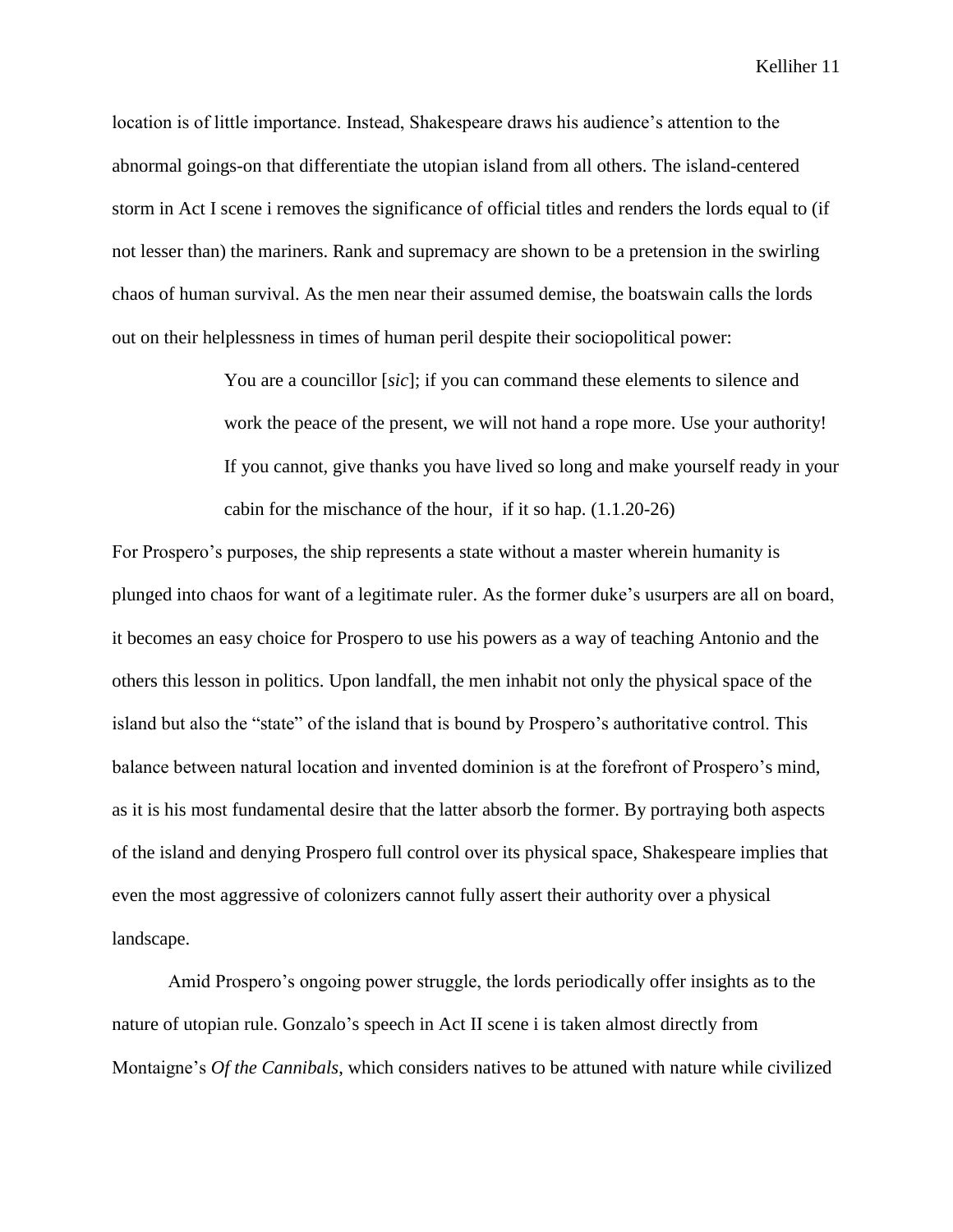colonists are the true barbarians. By eliminating service, law and industry, Gonzalo claims that his commonwealth would be a society of "no occupation" (2.1.155), but rather "all abundance" (2.1.164). Even with all of the utopian ideals established by Gonzalo, the fact remains that such a society would need a governor. By pointing out this glaring oversight, Sebastian asserts a fundamental flaw with creating and maintaining a truly perfect society. Undeterred, Gonzalo is not ashamed to explore the idea of utopia even though Sebastian and the others mock him. (The society he describes is a "no-place" and theoretically impossible because it is modeled on a myth. In *Brave New World*, we will see the unfortunate results of putting such ideas into action.) When Miranda looks upon the lords for the first time, she utters the lines that will eventually serve as a thematic foundation for Huxley:

O, wonder!

How many goodly creatures are there here!

How beauteous mankind is! O brave new world,

That has such people in't! (5.1.181-184)

This world, peopled by more men she has ever seen before (as she had only seen three men prior to this meeting) and awe-inspiring in its novelty, captivates Miranda. Prospero, knowing that the lords are less reputable than Miranda assumes, warns his daughter that the so-called "brave new world" is not admirable as much as it is simply "new to [her]" (5.1.184). Correspondingly, the prototypical "savage" only admires the civilized ruler because both parties fail to see the colonizers as the monsters that they are. In this instance, Prospero is cautioning against the kind of idolization that keeps men like Antonio in power. Since this counsel would apply to his own rule as well, it is likely that Prospero is also downplaying the amazing idea of the world beyond his island. As he feels his control over Miranda steadily loosening, he can do no more than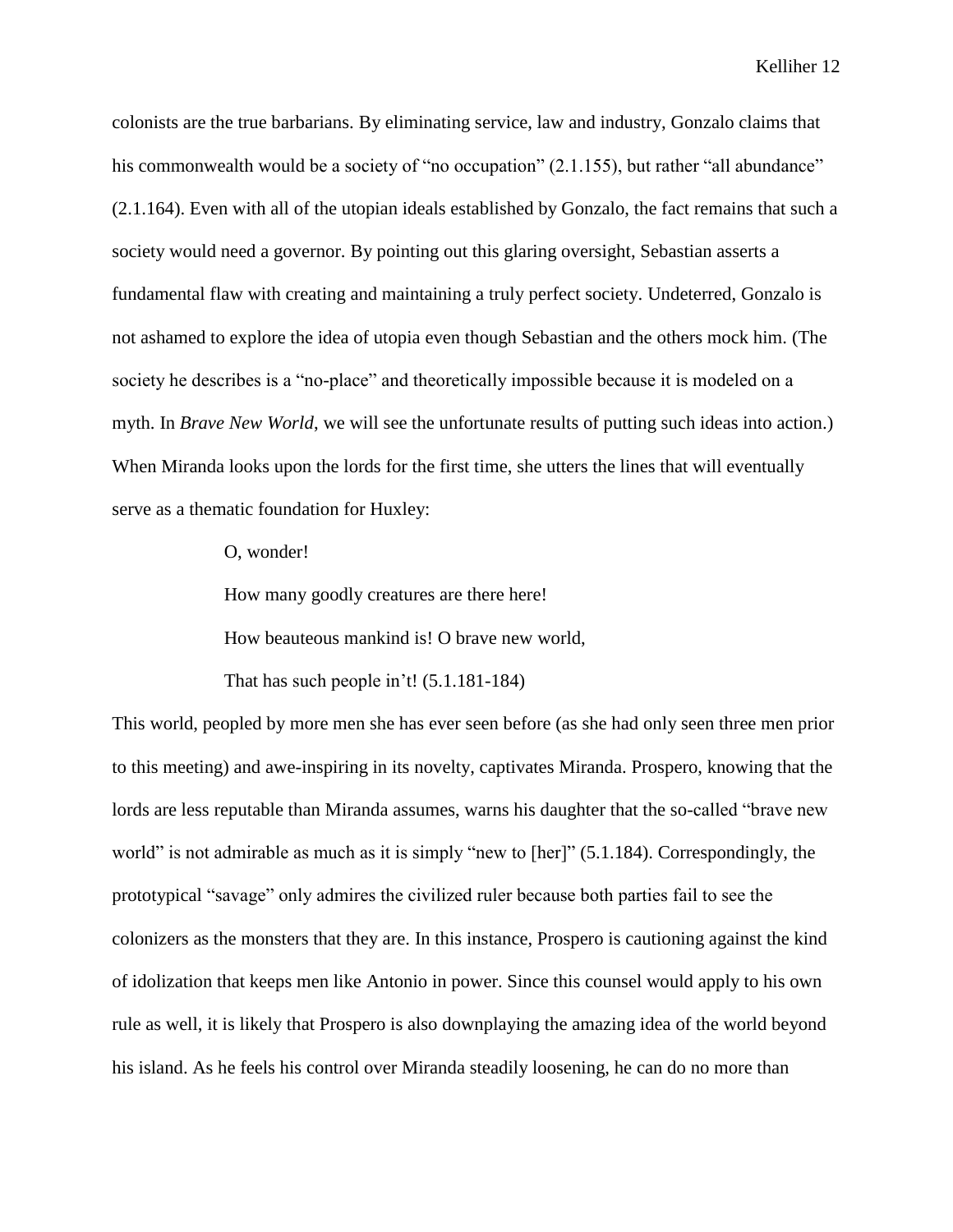snidely remark that the larger world only seems better than his utopia because it is a new concept.

Miranda and Ferdinand, though genuinely enamored with one another, are made a couple as part of Prospero's realization of his utopian vision. Even the young lovers' initial spark is set off with a carefully-planned artifice wherein Ariel lures Ferdinand to Miranda with music in Act I scene ii. Prospero, upon recognition that his power as a ruler can hold weight over his daughter's budding relationship with the prince, decides to take the reins from that point onward. His utopia leaves no room for sexual freedom, which explains why the wizard demands that the young lovers marry. Again, Prospero defines what is natural and then requires others to adhere to that model. For this reason, Caliban, having expressed an intense desire for Miranda, earns his master's scorn as an "abhorred" (1.2.352) and "brutish" (1.2.358) sexual deviant earlier in the scene. In order to gain Prospero's approval, Ferdinand undergoes an extended period of forced labor that echoes the civic service models of previous utopias. After the carefully regimented courtship comes to a close, Prospero puts on a marriage masque that invokes images of a neverending season of plenty:

Spring come to you at the farthest,

In the very end of harvest.

Scarcity and want shall shun you,

Ceres' blessing so is on you. (4.1.114-117)

By using his power, the wizard convinces Ferdinand that all things, most notably the abolishment of winter and scarcity, are possible in his utopia. Ferdinand, like the lower classes of *Brave New World*, is unable to see the true nature of his situation because he is distracted by the wonders provided by the society's seemingly omnipotent ruler. Miranda, being accustomed to her father's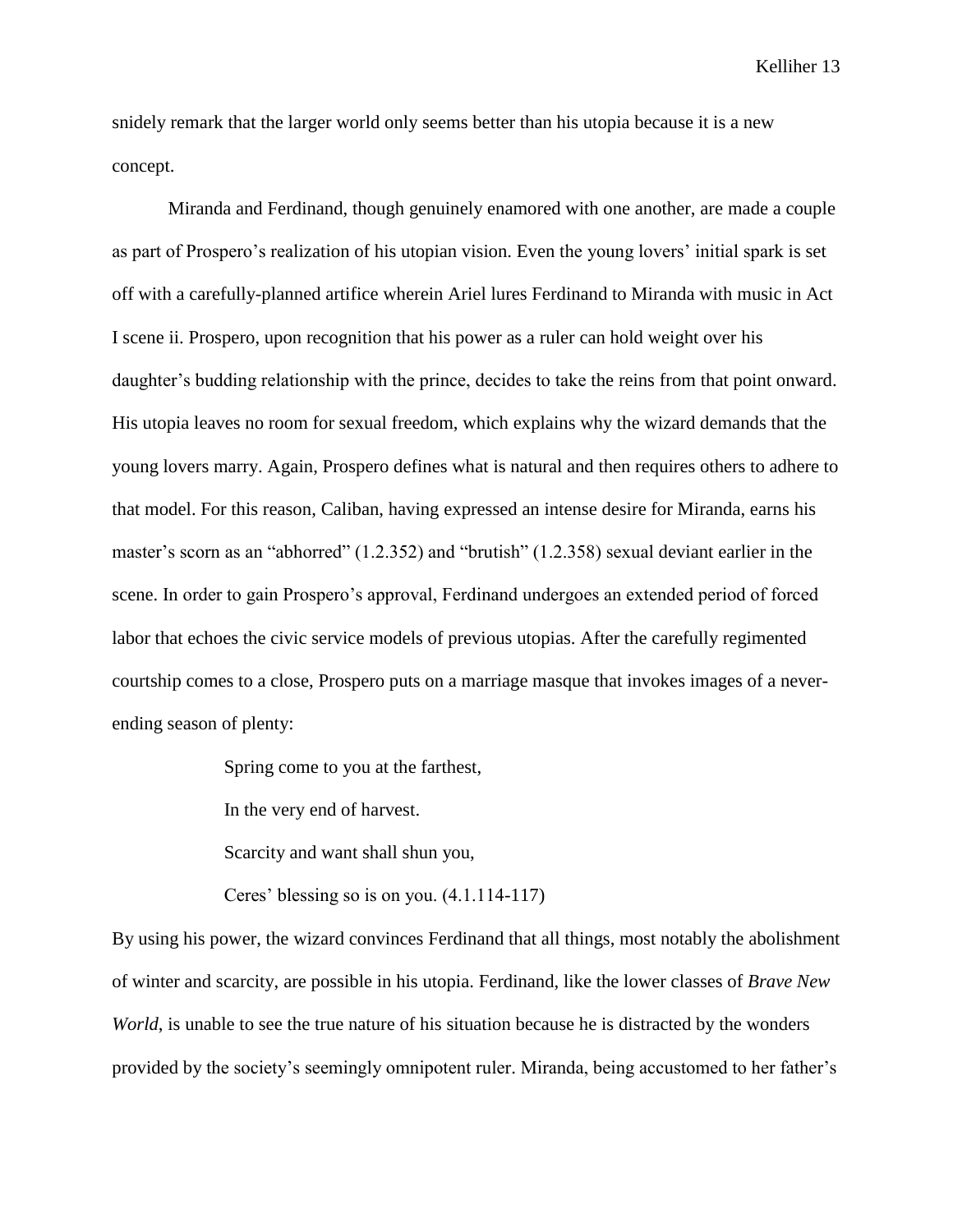magic, is less amazed by the masque. This does not mean that she is critical of Prospero, since years of indoctrination have and isolation robbed Miranda of any basis for critique and thus ensure that she would not (or more accurately, could not) take issue with her father's methods.

Prospero's political ideal, utopia, depends on the concept of humanism because the latter accredits humans with the power of creating the perfect society. As a secular system of thought, humanism is distinct from earlier philosophies in that it puts the power of change in the hands of humans rather than ascribing the same power to God or fate. Humanism holds that as masters of their own destinies, people are free to reject any form of moral authority that does not contribute to the advancement of humanity or denies the collective power of human beings (*Cambridge Companion* 7). While it is true that humanism is a requirement for utopia in that it imbues humans with the belief that they can perfect society, it is also irreconcilable with utopia because it must be discarded if any perfect society is to be maintained. In Huxley's imagined utopia, an unwavering faith in humanity's collective ability would have been necessary to establish the World State. Once established, this utopia is quick to downplay the power of the human spirit so as to prevent any future social upheavals. In this way, humanism is a requirement for utopia only until it becomes a threat to the very social order that it helps to establish. To a certain degree, this is true even in *The Tempest*; the utopia of the island is founded by a man, Prospero, who has a strong belief in his power to affect change as a human being, but once he sees the same capacity in his subjects he endeavors to moderate humanist sentiments wherever possible.

The character of Caliban is central to any reading of *The Tempest*, but in the context of utopian literature his significance rivals even that of Prospero. From the beginning of the play it is clear that the implicit conflict between Caliban and his master is that Caliban is successfully resisting Prospero's conditioning and retaining a connection to nature. While it is true that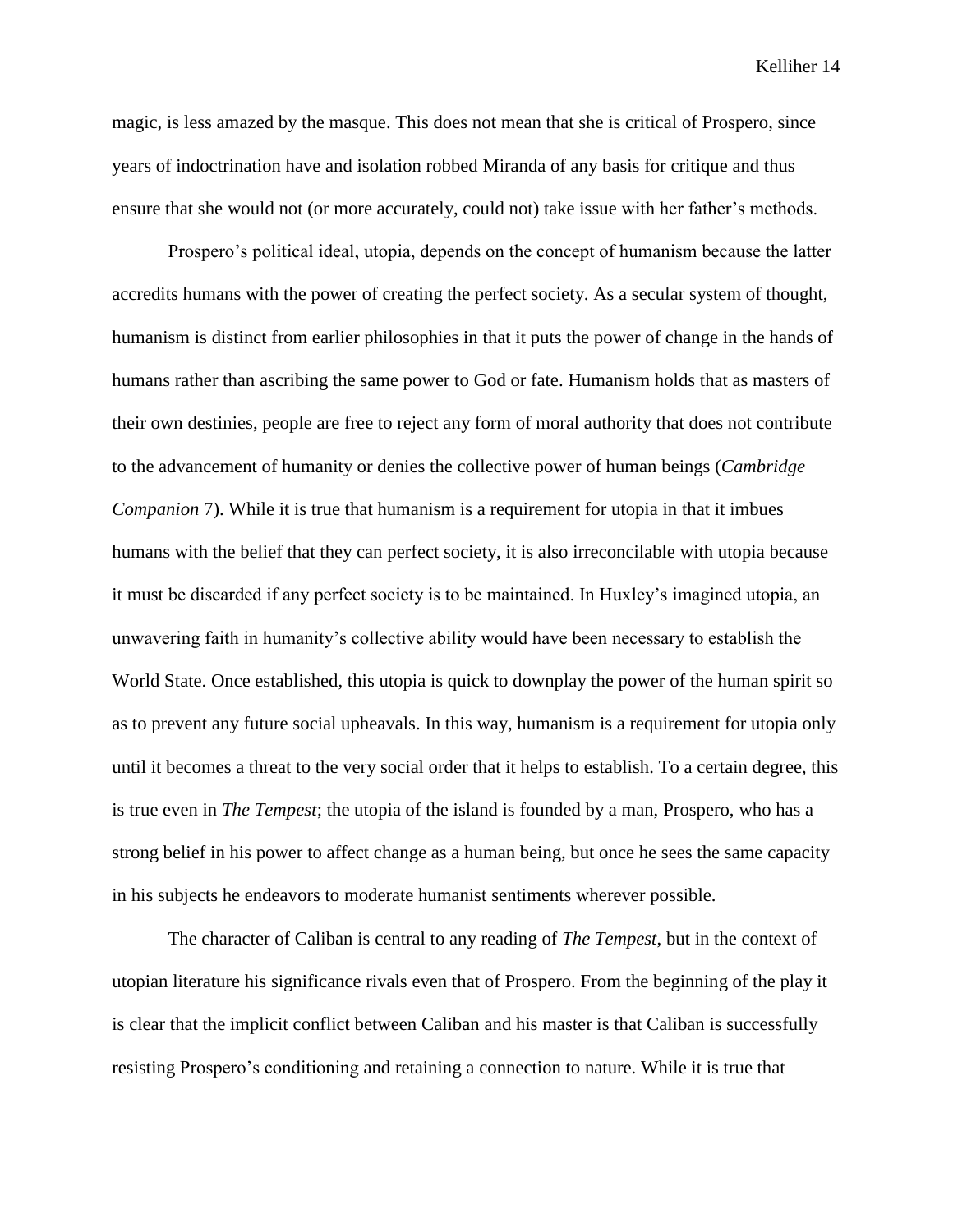Caliban is under Prospero's control in the physical world, he is free in his mind; he still hears the natural "sounds and sweet airs" (3.2.131) of the island in his dreams because Prospero's power does not extend that far. Despite Prospero's constant attempts to impose his views on his slave, Caliban still perceives the island without any kind of authoritative definition. Caliban regrets showing Prospero his naturalistic perspective of the island, since the wizard has used this knowledge to distort the landscape to achieve his own ends. He is wary of Prospero's methods for this reason, and yet he welcomes the prospect of being ruled by Stefano. The wine administered to Caliban makes all the difference in this regard. Used as a bargaining chip by Stefano, it serves the same purpose as the soma in *Brave New World*, dulling the monster's senses and making him subservient. Captivated by the power of chemical-induced bliss, both he and all World State citizens are infantilized, seeking only the instant gratification provided by their "generous" masters. In time, however, Caliban realizes that he should have never "take[n] this drunkard for a god" (5.1. 300). Interestingly enough, Caliban's insult works for Prospero just as well as it does for Stefano. Neither man has a legitimate claim to power over Caliban or the island, but Prospero finds no fault in exercising the authority he has forcibly established. Though Prospero takes Caliban's last line as a sign of repentance, it is more likely that Caliban's parting words are actually a veiled denial of the wizard's alleged right to rule.

Shakespeare, in questioning the utopian canon with *The Tempest*, paved the way for other inquisitive authors who would seek to do the same. As demonstrated by the publication of Sir Francis Bacon's serious-natured *New Atlantis* in 1624, traditional utopian thought still existed; however, the impact of *The Tempest* ensured that such manifestations of genuine hope would eventually lose their footing. The genre that largely took the place of the straightforward utopia was the satirical utopia, exemplified by Jonathan Swift's *Gulliver's Travels* (1726). Surviving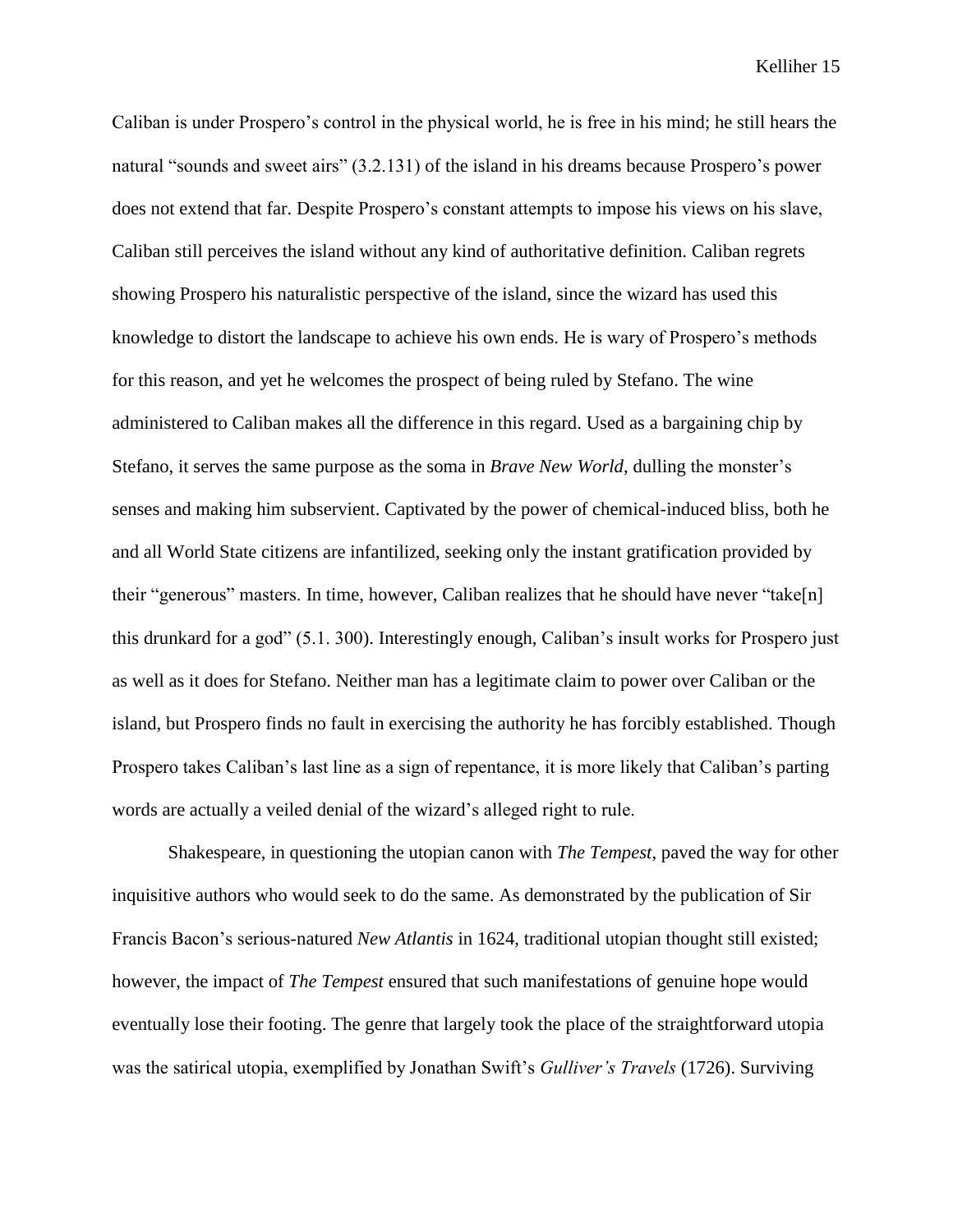strands of traditional utopian discussion (that is, earnestly positive utopias) eventually took the form of *euchronia*, or the utopia of the future (*Cambridge Companion* 9). Apocalyptic utopias such as W. H. Hudson's *A Crystal Age* (1887) emerged as a subgenre within euchronia and envisioned the establishment of a perfect future after a devastating cataclysm grants the world a clean slate. Extending slightly into the age of dystopias, more satirical utopias such as Samuel Butler's *Erewhon* (1872) and William Morris' *News From Nowhere* (1890) built on their authors' various criticisms of contemporary society. While the emergence of satirical utopias and other sub-genres certainly contributed to the growing resistance against traditional utopian thought, few serious ideological discrepancies surfaced within the canon until the popularization of the literary dystopia in the nineteenth and twentieth centuries. As an early model of this burgeoning genre, Aldous Huxley's *Brave New World* was poised to bring a new understanding to the lingering uncertainties (e.g., redefining human nature, imposed "happiness") with which Shakespeare was primarily concerned.

#### *Brave New World* **as Huxley's Response to Shakespeare**

Published in 1932, Aldous Huxley's *Brave New World* is one of the few defining texts of the dystopian canon. As with *The Tempest*, Huxley's novel is subject to a number of possible readings, each with its own interpretation of the text's dominant themes (e.g., sexuality, religion, consumerism). Inspired primarily by the utopias of Wells and the widening political divide of a post-war world, Huxley produced *Brave New World* as a dystopian satire of various utopian ideals. The title is, of course, a reference to Shakespeare, whose 1611 play provided Huxley with a plethora of questions that no utopian author had yet to answer fully. As Huxley's first true dystopia, *Brave New World* distinguishes itself from the author's earlier satires by being markedly more plot-driven and purposefully moralistic. Dissimilar to Yevgeny Zamyatin and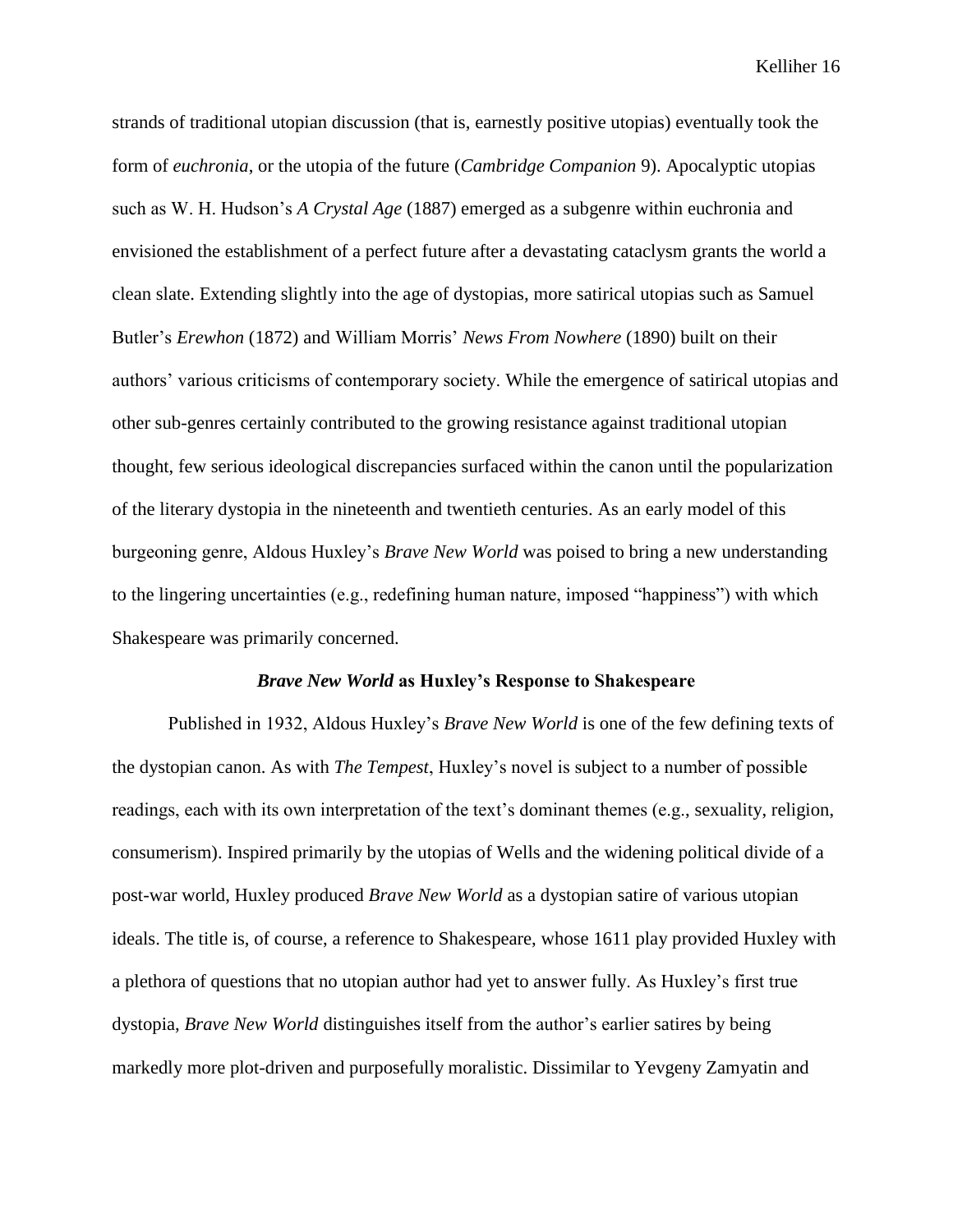other dystopian writers who warned of future totalitarian violence, Huxley warned of a future state-sanctioned culture of hedonism. In this sense, *Brave New World* is unique in that it acknowledges the possibility of a "pleasure" dystopia, or a spoiled society that has the semblance of utopia. Huxley's insistence on fashioning his fictional world after the utopia of Prospero's island has irrevocably altered the idea of dystopia; by bringing *Brave New World* into the utopian canon, Huxley proves that the intangible bonds of material need and sublime comfort are just as strong as the cold iron shackles of most other dystopias.

As a utopia, the World State is everything that Prospero's island is meant to be and more. The World Controllers, having eradicated the existing world order after hundreds of years of social conditioning, exert control over a strictly stratified society with little to no resistance. Similar to Prospero's baiting of his would-be killers with cheap garments (4.1.221-254), the whole of civilization is distracted by petty consumerism that is carefully managed and promoted by the state. As with any regime, the World State could be overthrown by a unified and agitated population, but the people of *Brave New World* are too pacified to care. After all, what more could they want? They work relatively short hours at simple jobs and are encouraged to spend every waking moment of their free time in the pursuit of worldly pleasures (e.g., sex, soma consumption, going to the "feeling pictures"). There are no wars, diseases, sources of strife or even dissenting opinions. In this sense, reality in the World State reflects the idleness and peace of Gonzalo's commonwealth at a price. While it is undeniable that the citizens of the World State are happy, they are not free. Even in the upper castes of this picturesque society, it is evident that a large part of what makes people human has been sacrificed. In *The Tempest*, the part of the "citizens" is played by Stefano and Trinculo, who are continuously absorbed in mindless pleasure-seeking. As shown by Stephano's threat to hang Trinculo from a tree in the event of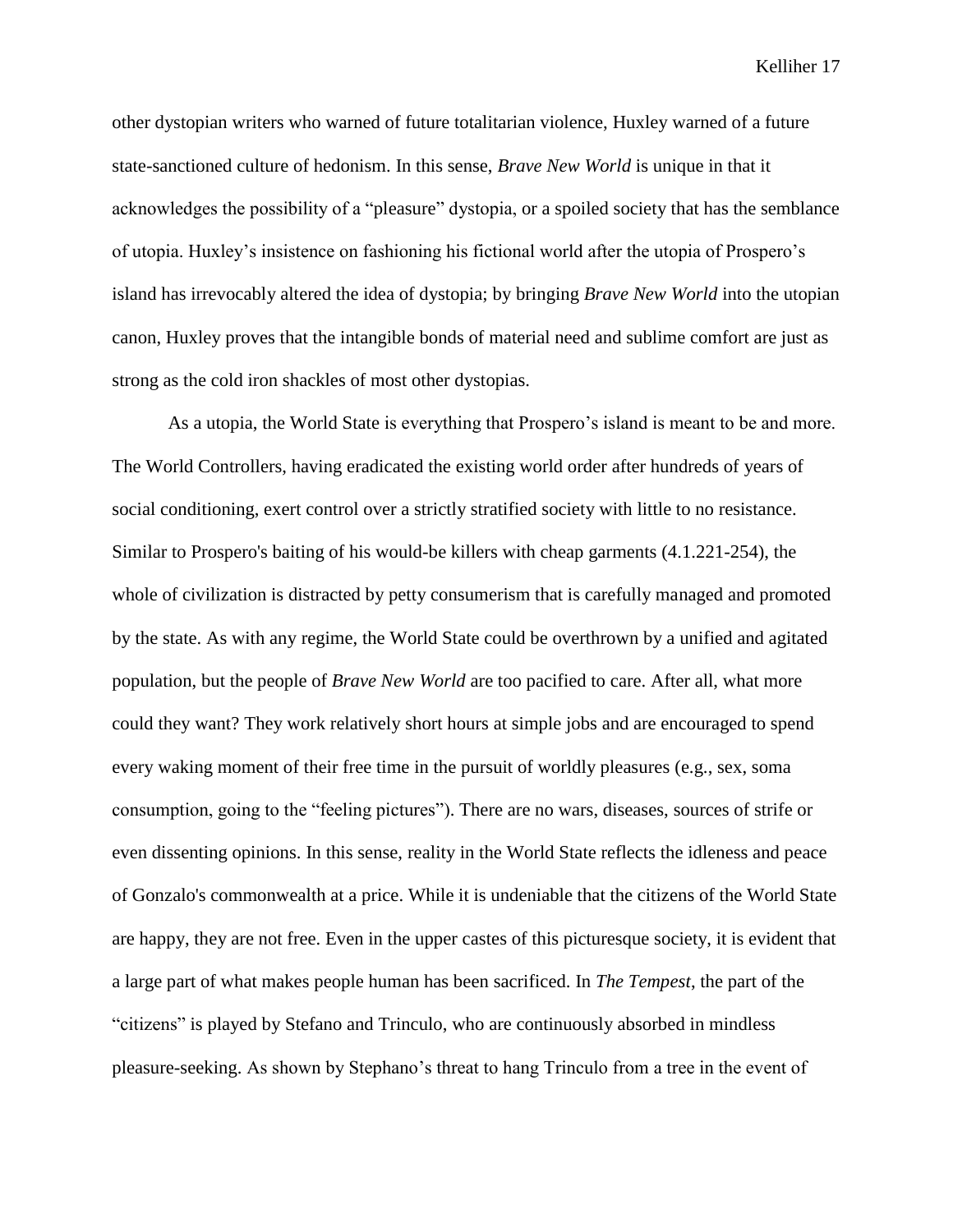mutiny (3.2.33-34), it is evident that the butler thinks himself greater than his companion; nevertheless, both fools are subject to the same habits that keep them from advancement or selfrealization. In the same way, the World State's Alpha class considers itself highly superior to "those nasty little Gammas and Deltas and Epsilons" (Huxley 76) while in reality it is no closer to a true sense of humanity, which exists only on the Reservation. Some Alphas, like Bernard Marx and Helmholtz Watson, have enough awareness to question the status quo. In the safety of Bernard's company, Watson expresses his concern that the World State is leaving him unfulfilled:

> Speaking very slowly, "Did you ever feel," he asked, "as though you had something inside you that was only waiting for you to give it a chance to come out? Some sort of extra power that you aren't using – you know, like all the water that goes down the falls instead of through the turbines?" (Huxley 72)

Though Watson is willing enough to fit the mold and thereby ignore his existential crisis, indiscretion of this magnitude never goes overlooked for long; as a condition of the utopia's complete control over its people, dissidents are sent away so that the "perfect society" is left unquestioned and thus undisturbed. The dynamic that exists between the World State and its citizens is characterized by many more manifestations of control, but the perversion of the utopian ideals of peace and bliss are perhaps the most potent reminders of Huxley's authorial intent.

It can be argued that in responding to Shakespeare, Huxley sought to differentiate utopianism from utopia proper. Though utopianism has always been closely linked with the broader idea of utopia, it is more useful to distinguish the two terms as separate yet habitually interacting concepts. Utopianism, unlike other –isms that reference their root word directly, takes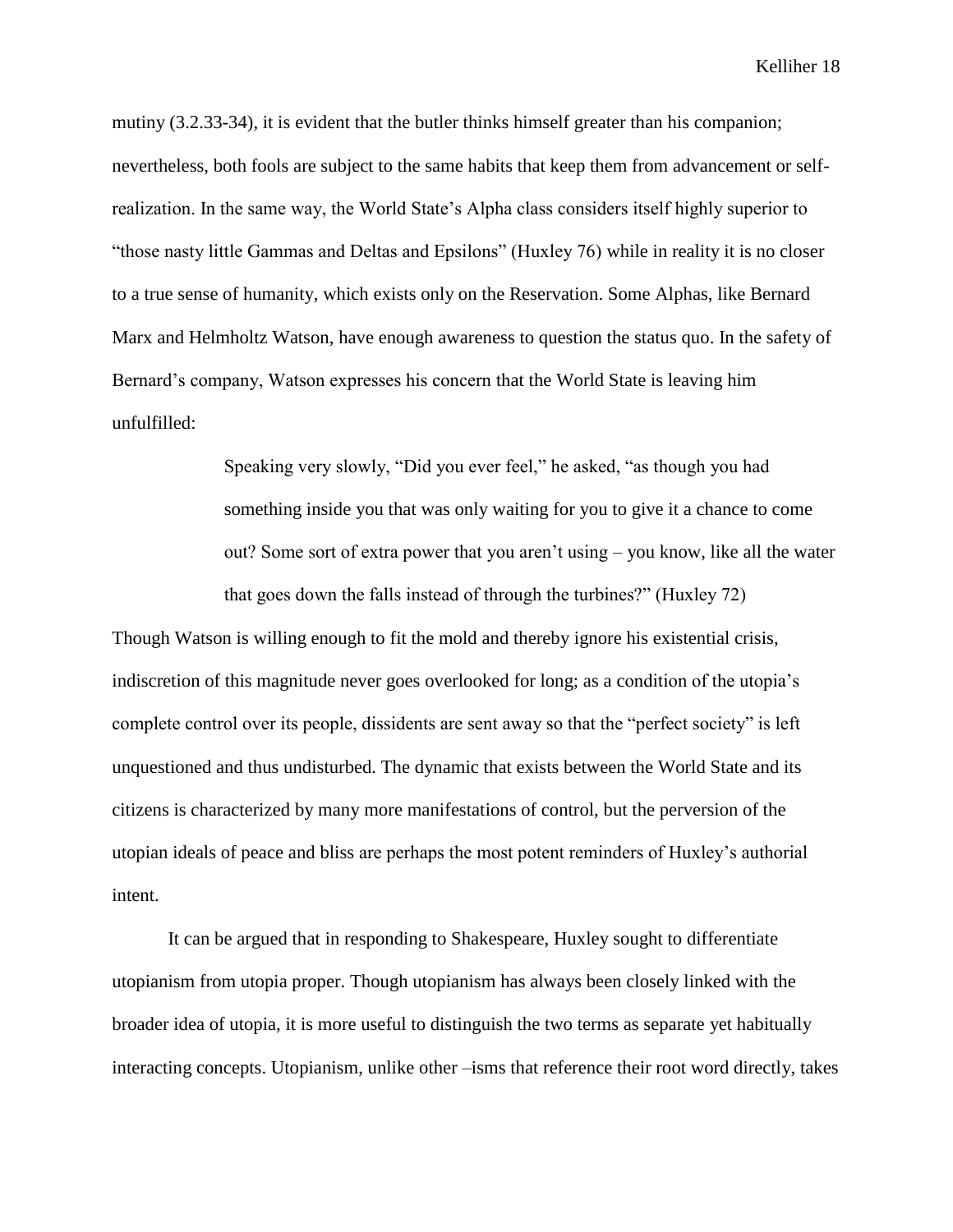on independent meaning by signifying a state of mind. While utopia proper is a physical location or some sort of actualized political layout, utopianism refers to the impetus that leads to such developments. By that token, utopianism is not the same as utopia in the same way that hunger is not the same as a meal. Utopianism becomes manifest in society's various undertakings to establish a utopia (and the establishment of a utopia is unlikely to occur without a utopist mindset), but it remains evident that utopianism and utopia are distinct as the "impetus" and the "outcome," respectively. Popular usage holds utopianism to mean "the theory of utopia," but this over-simplification prevents the same discourse that Shakespeare and Huxley aimed to inspire within the canon. In *The Tempest*, Gonzalo's wistful utopian musings are starkly contrasted with the troubling reality of the actualized utopia in which he and the other lords are trapped. Later on in the play, Ferdinand is entranced more by the ghosts of utopian possibilities (Iris, Ceres and Juno) than the society that Prospero promises him. In both of these instances and more, Shakespeare conveys a nagging sense that the achieved reality of utopia is a disappointing manifestation of the utopian mindset. This assessment is carried into *Brave New World*, where the utopian ideals of intellectuals like Helmholtz do not align with the reality of their situation. An educated Alpha-class intellectual, Helmholtz wants the World State citizenry to write and think "piercingly" but laments that one cannot "say something about nothing" (Huxley 73). For Helmholtz, this "nothingness" is understood both as the lack of available writing material and the philosophical emptiness of the World State itself. Both Watson and Gonzalo imagine better societies than the "perfect societies" they encounter, which is why they are defined by utopianism and not utopia proper. The same can be said of John the Savage, who is initially entranced by the idea of the World State and yet ultimately hateful of the World State itself. These characters distinguish the "impetus" from the "outcome" because the utopian ideal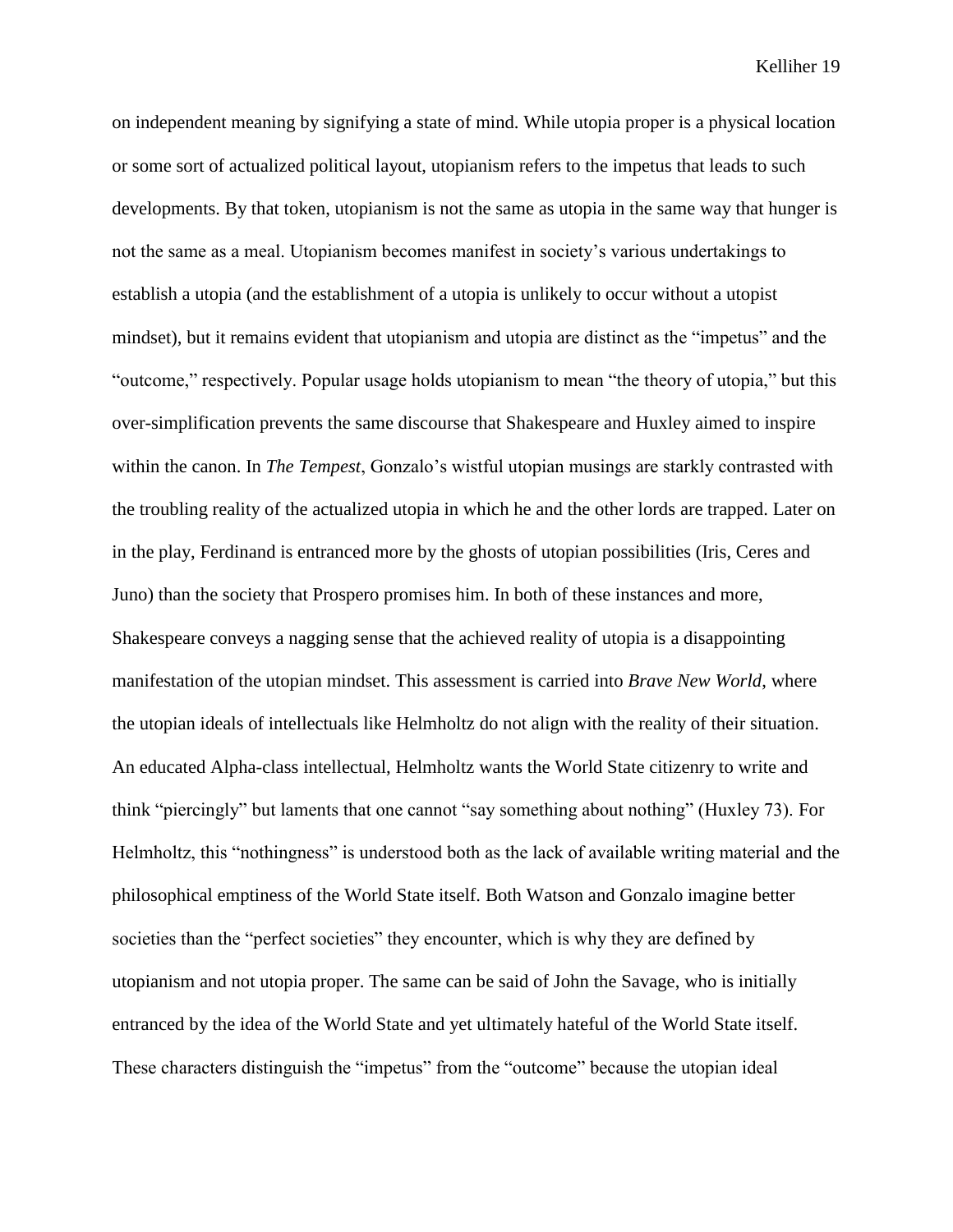remains flawless so long as it only exists in their minds. By highlighting the difference between utopianism and utopia, Shakespeare and Huxley argue that their respective depictions of the socalled "ideal" fall short of what the product of idealism is meant to be.

The "ideal" of the World State is a product of the aforementioned commodification of bliss but is also a result of the close control of various human impulses. Natural impulses (e.g. sex) are only deemed good if they can serve as a distraction, while devoted love, culture-longing and truth-seeking are all seen as threats. Nobler motivations such as these are acknowledged as naturally occurring only in the sense that Huxley credits mankind (i.e. John) with the inherent inclination towards such moral principles. Lower-order impulses, especially those concerning the body, are consistently valued over higher-order motives, though both are considered natural. The World State distinguishes what it considers the "good" natural impulses (pleasure-seeking, consumption, etc.) from the "bad" natural impulses (devotion, curiosity, etc.) so that it can effectively promote one and undermine the other. Only the ruling castes have access to culture and intellectual discourse, which keep them (and Prospero) in power. When Mustapha Mond quotes Caliban in Chapter 16, he demonstrates a degree of familiarity with Shakespeare that impresses even John (Huxley 197); unfortunately, it soon becomes apparent that this knowledge is only used as an instrument of power (in that Mond can more effectively understand and thereby subvert threats to the World State). In terms of sex, the World State lauds promiscuity but condemns the idea of family. John is interested in devoted love instead of sex alone, which marks him as a savage. Quoting Ferdinand, he praises "admired Lenina," who (to him) is "indeed the top of admiration, worth what's dearest in the world" (Huxley 172). Lenina, who is for the most part a model promiscuous citizen, concerns others with her singular obsession over John, as any romantic fixation is taken as a sign of monogamy. It would be a mistake to characterize this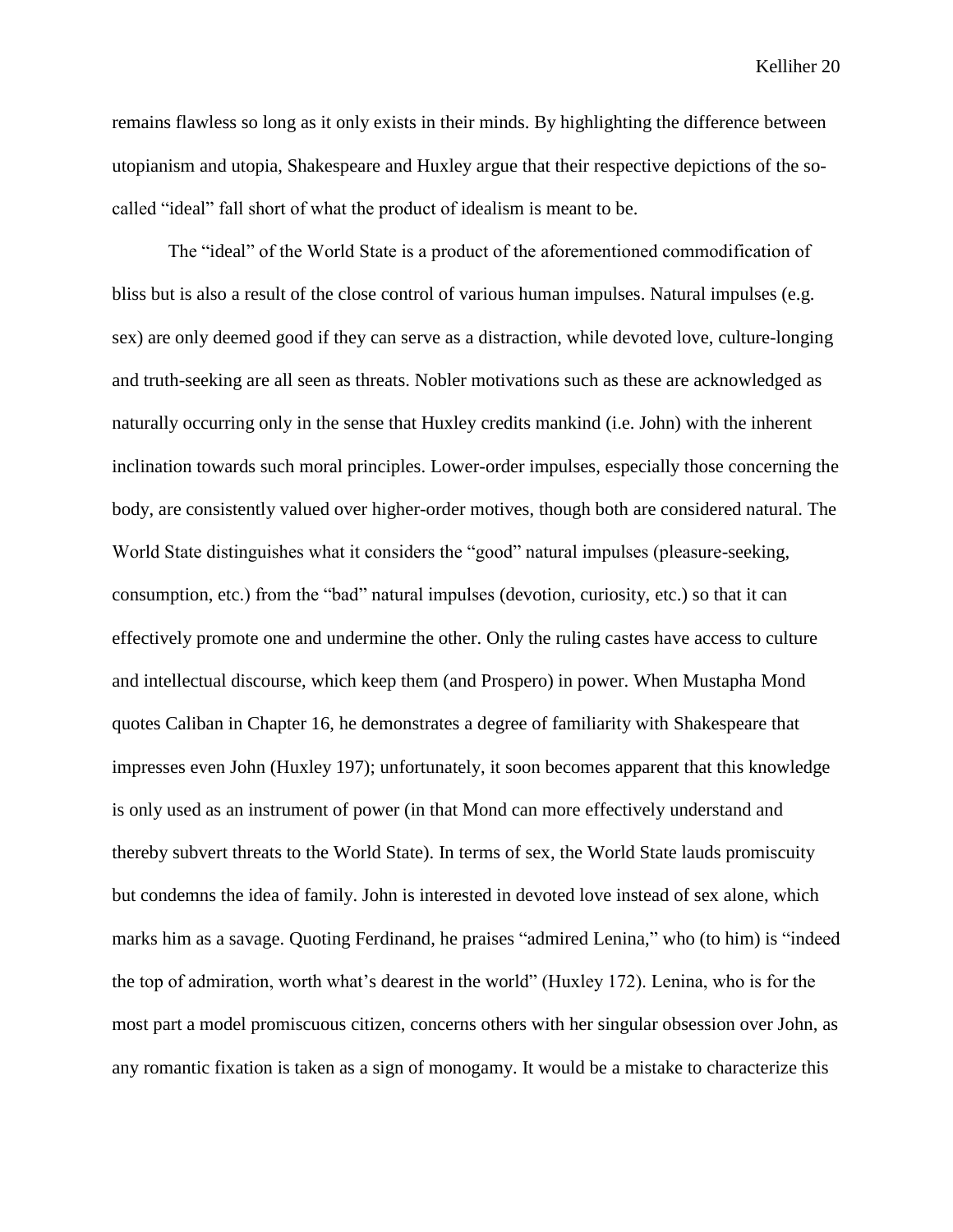rejection of commitment as a reversal of Prospero's sexual attitudes (i.e. discouraging promiscuity), since the ruling class in both *The Tempest* and *Brave New World* both require a substantial degree of control over sex. The fact that one authority figure frowns upon lust and the other celebrates it is irrelevant; in either case, their subjects do not have the freedom to choose between sex and abstinence. Huxley alters the definition of "natural" impulses as understood by Shakespeare in order to emphasize the idea that the World State shares Prospero's predisposition for classifying and delineating the laws of nature to meet a certain agenda. In both Shakespeare's play and Huxley's novel, the goal is to exert control over the notion of the impulse itself, whether that means full expression to absolute repression.

Multiple characters take on the role of Prospero, from the Director for fathering an innocent savage to Bernard for introducing a savage to "civilization" for his own ends; however, it is clear that the most apt substitute for Prospero in *Brave New World* is Mustapha Mond, a World Controller who manipulates technology and human nature to consolidate power and promote trivial happiness. Like Prospero, Mond maintains power by demonizing the "old ways." He believes that the World State remedies the once-imperfect human condition, which was rife with chaos and hardship before the establishment of utopia. He acknowledges that such hardship grants a form of fulfillment, but only because "being contented has none of the glamour of a good fight against misfortune, none of the picturesqueness of a struggle with temptation, or a fatal overthrow by passion or doubt" (Huxley 199). The World State's restructuring of society, Mond argues, is the reflection of the world's need to sacrifice consciousness, individual agency, and free will for stability. By acting as the broker of this "price we have to pay" (Huxley 199), Mond assumes the same "absolute ruler" role championed by Prospero. Since the novel is not as rigidly structured as *The Tempest*, which is impelled by Prospero to adhere to the classical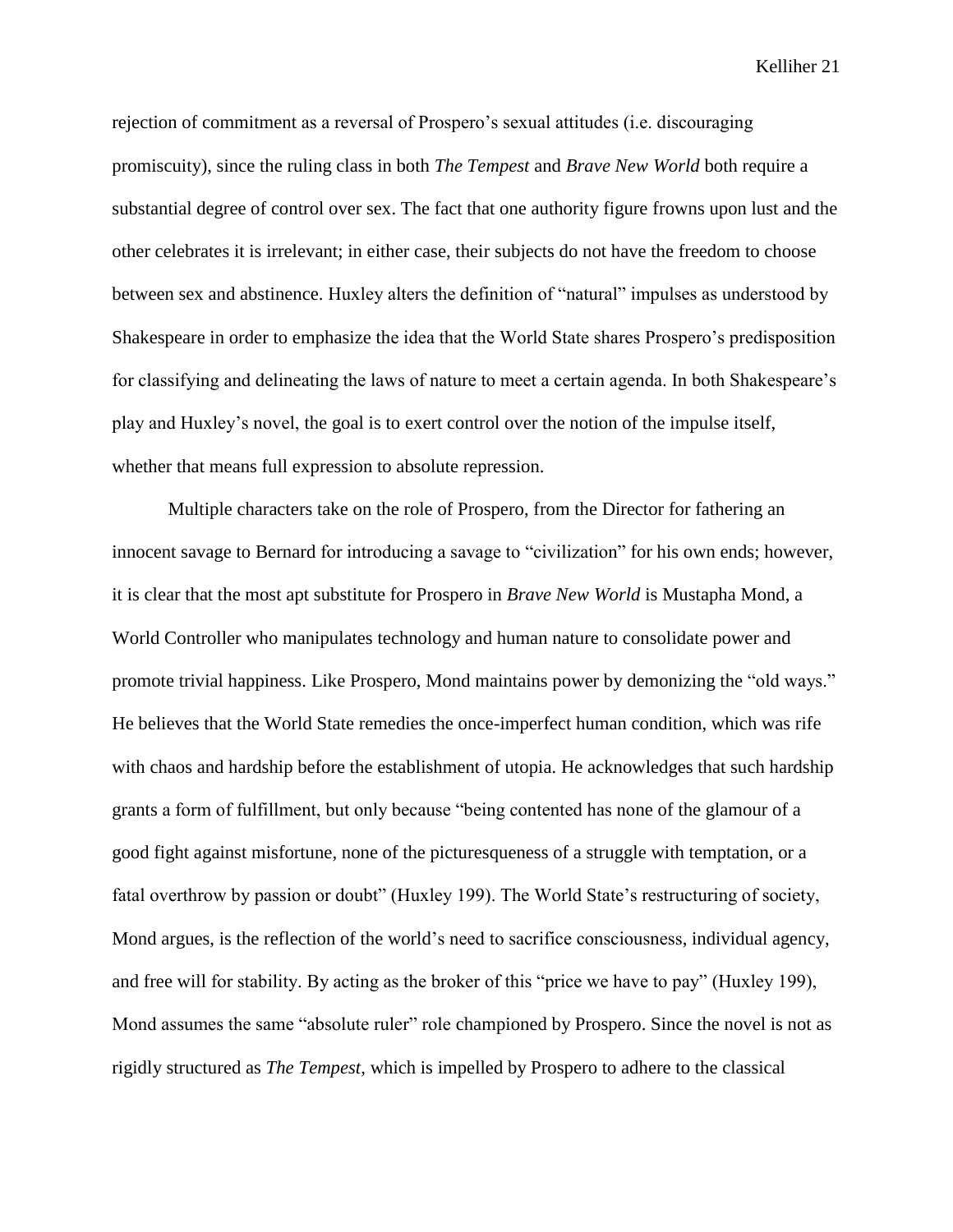unities, it is apparent that Mond does not have the same control over *Brave New World*'s form; however, this does not mean that he has any less power. Rather, it simply indicates that Shakespeare took a step into meta-cognition that Huxley did not. Whether or not this could have been meaningfully accomplished by Huxley is irrelevant since it is unclear whether this technique would have truly altered Mond's power dynamic. He exercises absolute control regardless of how the novel is structured, and in many ways he is more successful than Prospero. Mond is present near the beginning of *Brave New World*, but it is not until his conversation with John that the World Controller fully outlines the ideological positions with which Huxley takes issue. In this conversation, John argues that Shakespeare and the culture of the old world cannot rightfully be phased out by more ephemeral distractions brought on by technology, remembering that despite the amazing capabilities of modern machinery, it is still more amazing that "Ariel could put a girdle round the earth in forty minutes" (Huxley 146). Mond plays Prospero by damning Shakespeare's (or Sycorax's) celebration of the human in its natural state, and by extension he damns John's reverence of cultural relics. The consumption of old things does not create good consumers because people become less interested in buying new things. Moreover, praising such unashamed nods to human nature borders on perversion, if not outright sacrilege. Similar to O'Brien in George Orwell's *1984*, perhaps the most frightening aspect of Mond's character is that he truly believes in what he says. Even though he is remarkably intelligent, he does not question the path on which he and the rest of the World Controllers have set humanity. Bernard, Helmholtz and John may not love the World State as Winston Smith ultimately learned to love Big Brother, but Mond ensures that all three of them are taken out of the picture. With the Alpha dissidents in exile and the Savage dead, Mond is secure in his rule once more.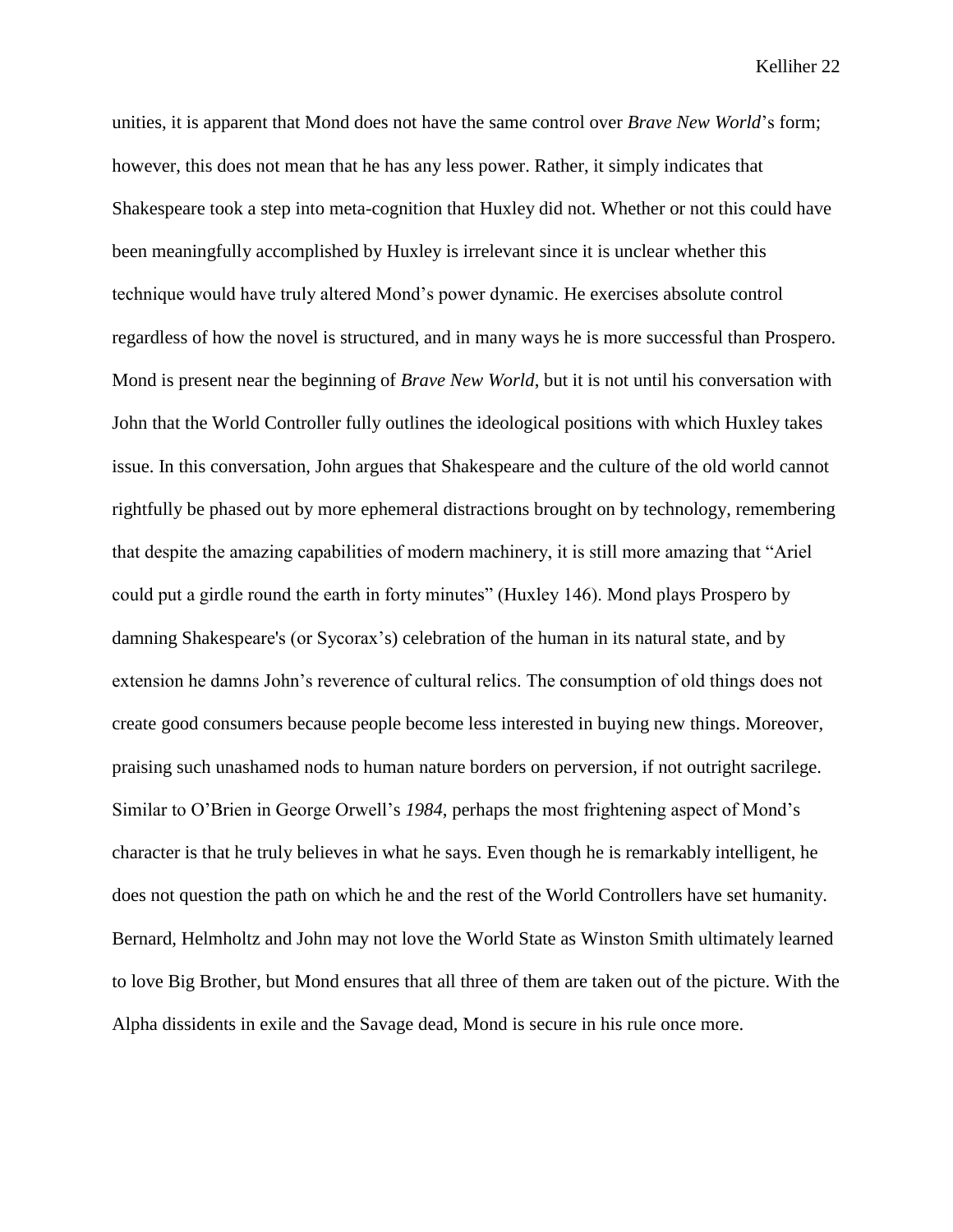The spirit Ariel is an important point of connection between *The Tempest* and *Brave New World* due to the fact that he is a form of technology to be used for utopian ends. Unlike Prospero, Ariel is not inherently evil because he cannot mean any harm. He is used in evil ways, but he has no power to resist those who use him. In *The Tempest*, Ariel and the lesser spirits do not bother Caliban unless commanded to do so by Prospero. In Act V scene i, Ariel wishes to free the lords from their afflictions "if [he] were human," (5.1.19) but cannot under Prospero's command. World State leaders demonstrate the same kind of malicious control over  $26<sup>th</sup>$  century technology, forcing it to fulfill authoritarian goals (e.g., eliminating social activism, increasing dependency) without considering more humane applications. As in *The Tempest*, the appropriate use of hatcheries, soma tablets, "feelies" and all other forms of biopower is solely determined by the owners and operators of available technology. With his assertions that "even science must sometimes be treated as a possible enemy" (Huxley 202) and that "[Controllers] have to keep [science] carefully chained and muzzled" (Huxley 203), Mond makes it clear that these technological advances, like Prospero's spirits, are kept on a leash so that science will do what is required of it without leading people to higher truths and thus "undo [ing] its own good work" (Huxley 204). Similar to how Ariel is a stand-in for technology in *Brave New World*, Huxley implies that *The Tempest*'s Setebos is God in the World State, replaced by a deity more appropriate for the needs of the utopia and its leadership (i.e. Henry Ford). God requires selfdenial, which is incompatible with the hedonism of the  $26<sup>th</sup>$  century. John protests that "God doesn't change" but in a very telling answer, Mond replies that "men do, though" (Huxley 208), thereby finding reasons to change their idea of God. The concept of God's malleability is again clarified by Mond's assertion that "the gods are just. No doubt. But their code of law is dictated, in the last resort, by the people who organize society; Providence takes its cue from men"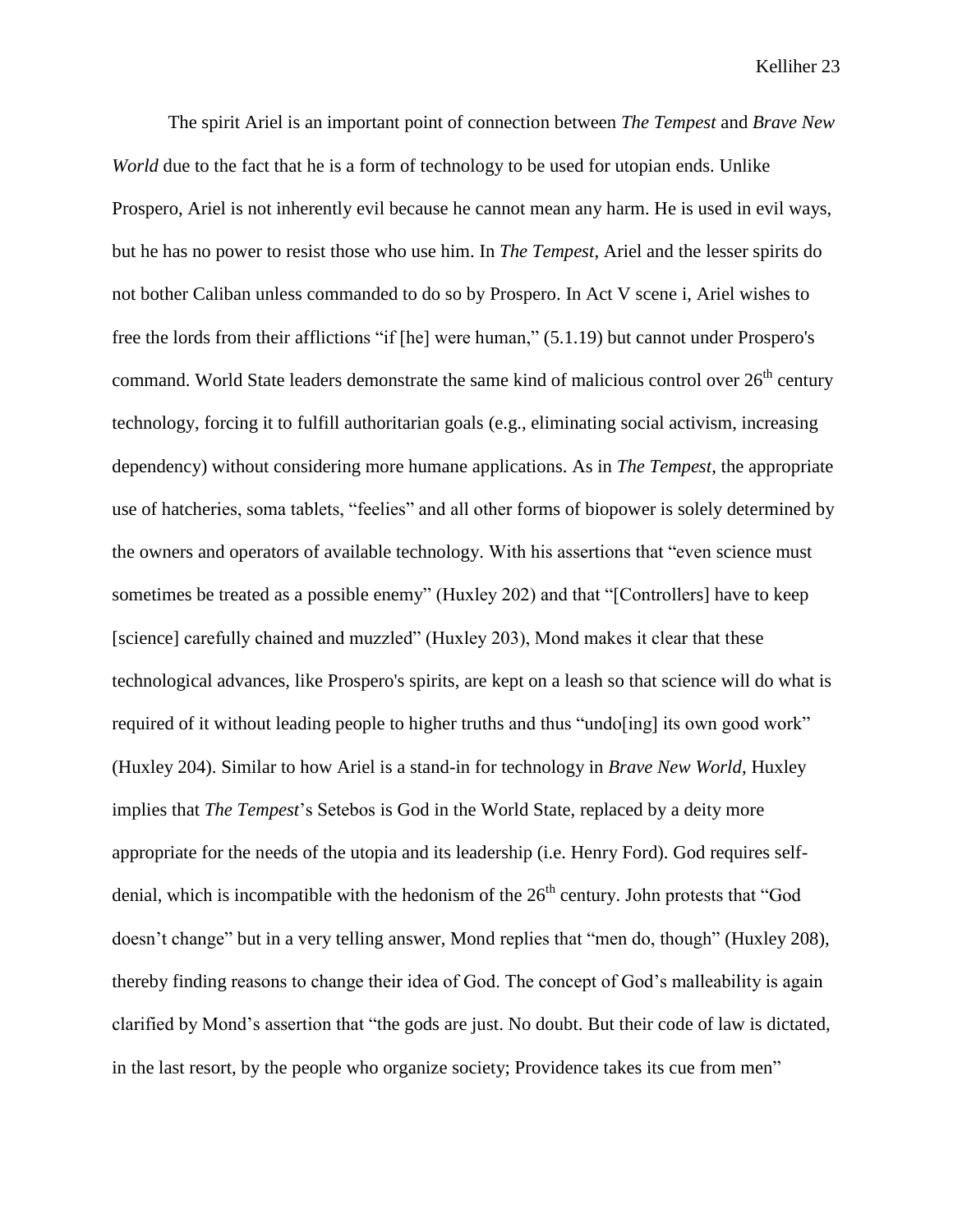(Huxley 211). In the same sense that Ariel was the weapon with which Prospero killed Setebos, technology is the weapon with which Mond kills God. By unwillingly aiding in such utopian ends, technology makes it possible to idealize the assembly line and downplay the moral and religious values of a more "primitive" age.

In addition to deifying industry, World State science suppresses and redefines nature instead of operating in accordance with it. Even Caliban's "thousand twangling instruments" (3.2.132) and dream-like "voices" (3.2.133) are unsafe from the World State's hellish reimagining; with hypnopaedia, the nightly whispers once enjoyed by Prospero's slave are corrupted and turned into the siren song of the new world order. In Chapter 2, a tour group observes as a class of sleeping Beta children are hypnopaedically instilled with a sense of social satisfaction by "whisper[s] under every pillow" (Huxley 35); later, when John asks if the machines read Shakespeare, his "civilized" companions can only laugh at the absurdity of the Savage's ideas. In the hatcheries, babies are cloned, intellectually stunted and shock-trained by technological means. The novel begins with a hatchery director explaining these processes to the aforementioned tour group, all the while cheerfully informing them that such grotesque innovations are "the major instruments of social stability" (Huxley 18). Like Ariel and the spirits, these devices do not choose to bring about these horrific atrocities but are commanded instead. The ruler(s) of a utopia (Prospero, World Controllers, etc.) will always have a need for technology because it regularly enables the impossible. Since utopia itself is defined by the impossible, a clear vision of technology usage is a requirement for any purportedly perfect society. As shown by Shakespeare and Huxley, however, the fine line between scientific paradise and a calculatingly dehumanizing hell may be crossed depending on the ways in which available resources are used.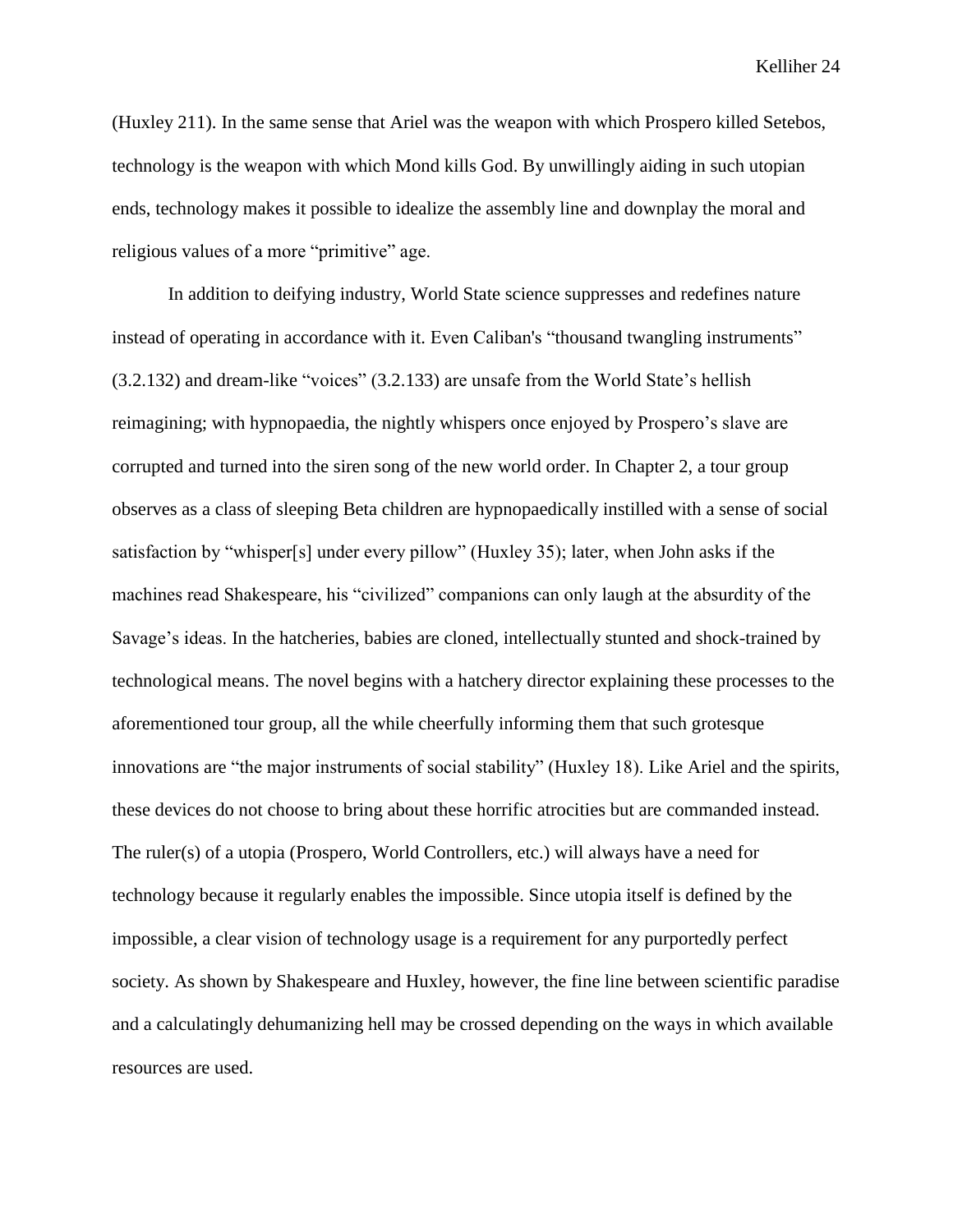As perhaps the most culturally significant character in *Brave New World*, John is as central to reading Huxley as Caliban is to reading Shakespeare. Much like Prospero's slave, John maintains that the power of cultural imagination surpasses the might of modern technology in its wonder. As a representation of this mostly forgotten culture, Shakespeare's work deeply affects John "because it meant more, because it talked to *him*; talked wonderfully and only halfunderstandably, a terrible beautiful magic" (Huxley 123). A sheltered native of the Reservation, the Savage exhibits a profound naiveté that is slowly undone by the bleak reality lying just under the surface of the World State. John begins as Miranda in that he marvels at the world beyond the Reservation at the outset, but then turns into Caliban as he learns to curse it. He initially recites "O brave new world" with sincere wonder, answered by Bernard in a way that echoes Prospero's "tis new to thee" (Huxley 130). Over time, the *Tempest* quotation is used more and more disdainfully as John sees the World State for what it really is. In contrast to Mond's use of a philosophical debate to endorse blissful hedonism, John uses the same platform to reject the eternal springtime of *The Tempest*'s marriage masque:

> You got rid of them. Yes, that's just like you. Getting rid of everything unpleasant instead of learning to put up with it. Whether 'tis better in the mind to suffer the slings and arrows of outrageous fortune, or to take arms against a sea of troubles and by opposing end them … But you don't do either. Neither suffer nor oppose. You just abolish the slings and arrows. It's too easy. (Huxley 214)

As perhaps the world's last man in its truest sense, the Savage wants reality, complete with all of the pain and cold that comes with it. Sex, soma and leisure all tempt John, but he knows that giving in to these temptations would be tantamount to giving up his last claims to freedom. The World State has managed to provide these and other endless comforts at the cost of a true sense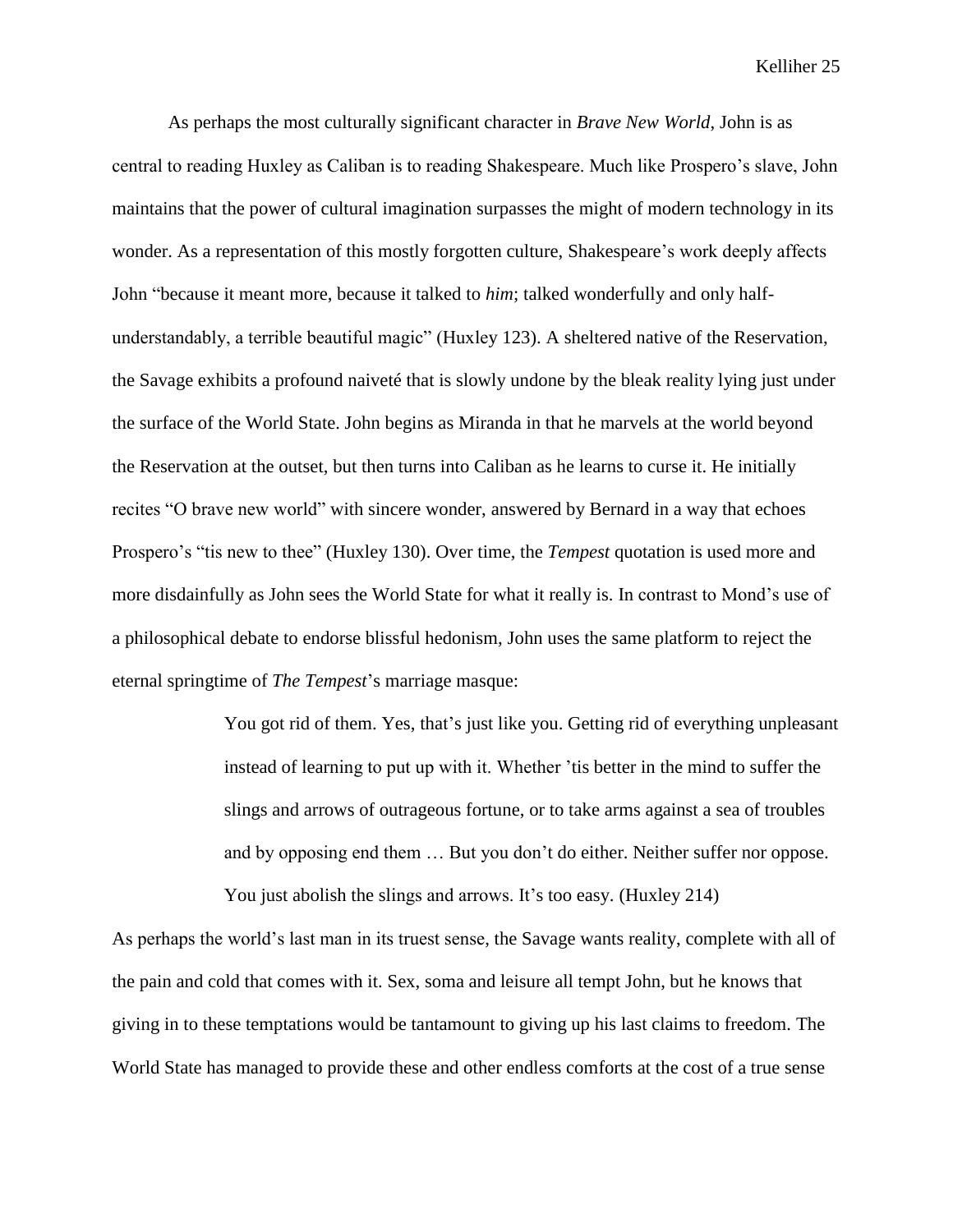of humanity. Seeking solitude and a life of independently rewarding labor, John secludes himself in a lighthouse and is granted a panoramic view of the world he rejects. To his dismay, he becomes more of an oddity and public spectacle the more he tries to live in opposition to the "nauseous ugliness of the nightmare" (Huxley 190) that is the World State. His breaking point comes when he realizes that his self-induced punishment has become just one more pleasurable distraction for World State citizens, who gather to ogle the Savage "like swine about the trough" (Huxley 230). By committing suicide, John denies the public the morbid entertainment he was unwillingly providing them. Given the visual of John's toes turning to face every corner of the earth "like two unhurried compass needles" (Huxley 231), it is clear that even in death, he issues judgment as he spins on a noose. Using the same "moral compass" that John represents, Huxley similarly issues judgment on the real world that inspired his novel and takes solace only in the fact that the horribly "perfect" society of *Brave New World* has yet to be completely achieved.

However optimistic Huxley was in 1932 about mankind's ability to prevent the creation of the World State or anything similar, his later works (as well as the works of other dystopian authors) outlined a deepening fear that humanity was actively doing just the opposite. Responding directly to his own novel, Huxley produced the 1958 essay *Brave New World Revisited* as a vehicle to discuss the ways in which the world has ignored too many of his warnings. From overpopulation to propaganda, consumerism and brainwashing, Huxley outlines the various elements of dystopia that are taking hold in reality. The primary solution Huxley offers is to strive for the expression of freedom, for "without freedom, human beings cannot become fully human" (340). Given the multiple vehicles for expressing freedom that Huxley describes (e.g. education, social organization, legislation) and his implicit argument for the power of cultural imagination made apparent with the publication of *Brave New World*, it thus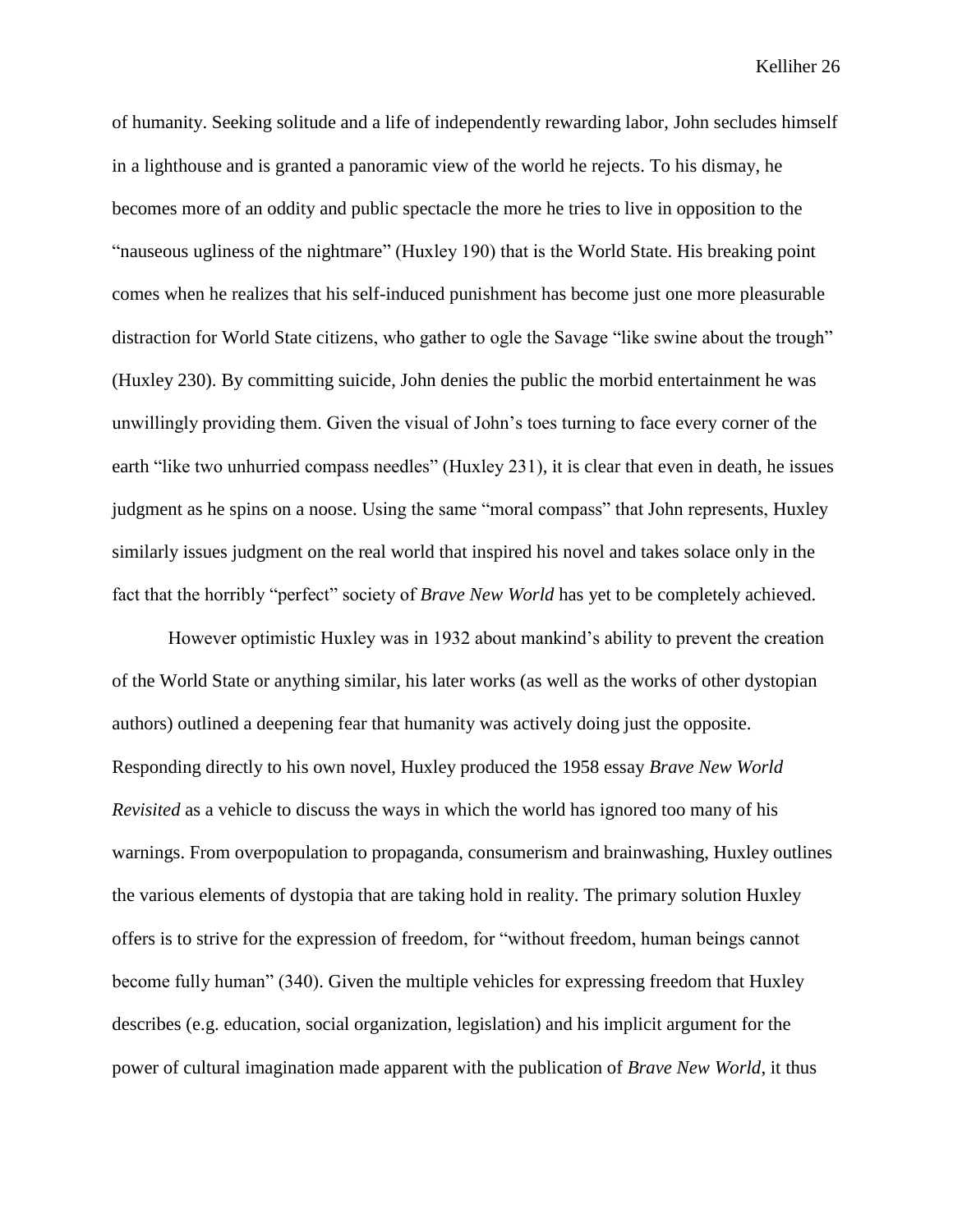becomes a worldwide imperative to remain increasingly vigilant in the defense of liberty and democracy. The same sentiment of vigilance was applied to most (if not all) of the texts that followed *Brave New World*, including Sinclair Lewis' *It Can't Happen Here* (1935), Ayn Rand's *Anthem* (1938) and multiple works of George Orwell. Later texts, such as Ray Bradbury's *Fahrenheit 451* (1953), Anthony Burgess' *A Clockwork Orange* (1962) and Phillip K. Dick's *A Scanner Darkly* (1977), strayed from the *Brave New World* model by depicting dystopias that were defined by a singular ill (e.g. knowledge-fearing, uber-violence, drug abuse). Over time, the dystopian canon became crowded with writers seeking to grandstand their own views on freedom and tyranny. Also, the prevalence of technology in these narratives rendered the dystopian genre virtually indistinguishable from that of science fiction in many cases. At present, the trend of dystopia in literature poorly reflects the purpose of such texts as argued by Huxley and his contemporaries. The flooding of new dystopian authors indicates that the concept of dystopia is perceived to be profitable. In a way, this echoes *Brave New World* and the manner in which John's self-flagellation becomes the "next big thing." With the exception of a select few authors whose serious literary work is grounded in the concept of societal tension and the many nuances of utopian debate (e.g. Margaret Atwood, David Foster Wallace), the dystopia is now becoming part of the trivia that it was once meant to criticize. In the end, however, it is fortunate that the canon has provided enough profound and focused works to compare to the present; if it were not for the work of Huxley and his contemporaries, such introspection would not be possible.

#### **Conclusion**

Taken independently, both William Shakespeare's *The Tempest* and Aldous Huxley's *Brave New World* are highly significant contributions to the English canon; when taken together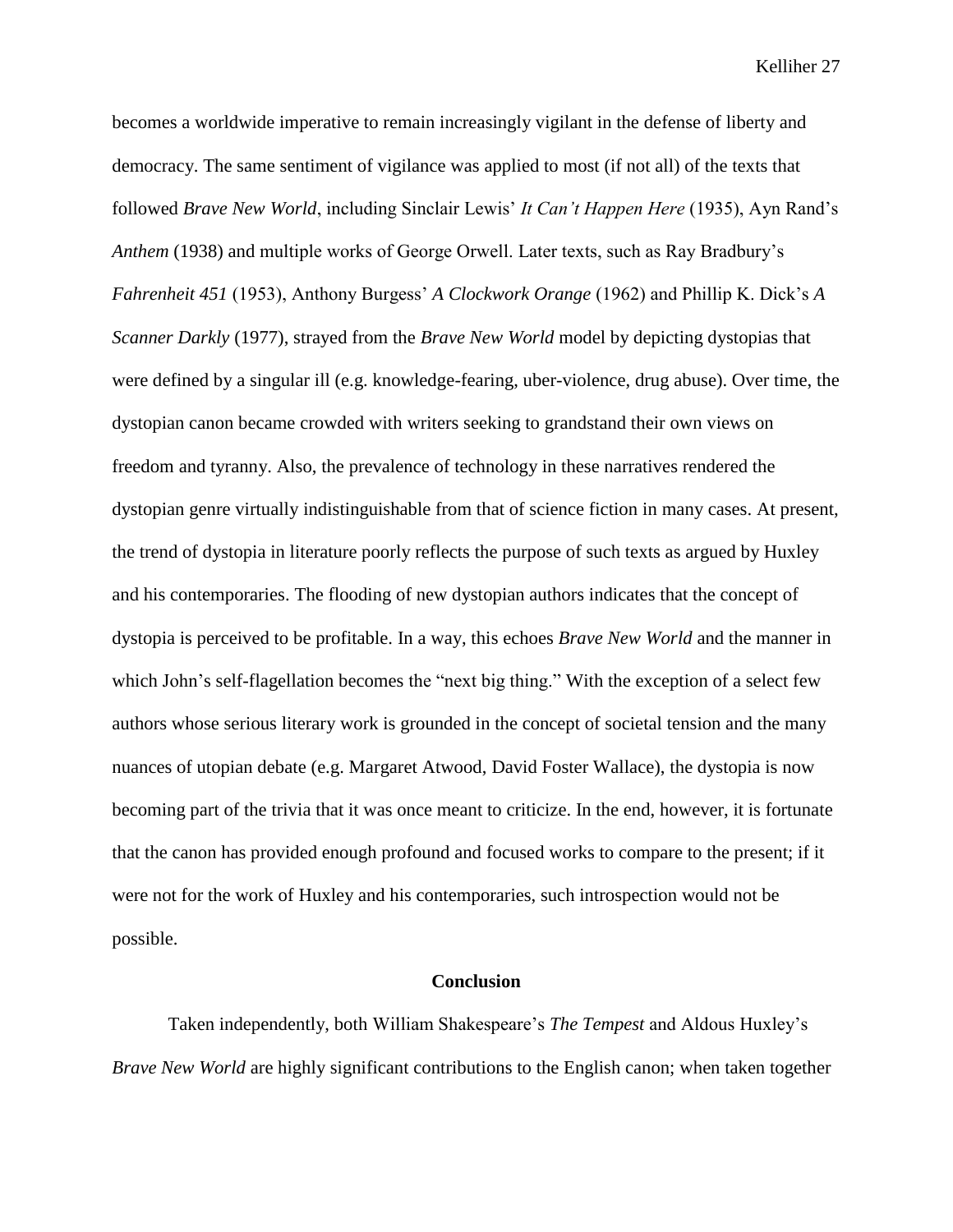in the specific context of utopian literature, however, they are even more remarkable. Produced centuries apart, the two form a meaningful and cogent discussion of utopia and utopianism, an enormous feat in and of itself. Even more, the works of Shakespeare and Huxley bring significance to facets of utopian thought that had been all but overlooked by other writers. Building off of classical and Renaissance models, Shakespeare produced *The Tempest* as a way of bringing thematic inconsistencies to the surface. His utopia, in giving off the semblance of paradise, hides a cheerless autocracy governed by a man obsessed with subjective definition and colonization. Huxley's society, a gleaming future utopia, follows suit by masking the dystopian nightmares of wanton hedonism, mass manipulation and mankind's willing detachment from humanity. *The Tempest* and *Brave New World* do not describe the same society *per se*, but Prospero's island and the World State are two sides of the same coin. They are both arenas in which nearly identical aspects of utopianism are tried and tested; as such, they are inseparable in the ongoing utopian discussion to which they have both so meaningfully contributed. There are perhaps no two texts that function together so profoundly in the whole of the utopian canon as *The Tempest* and *Brave New World*. More might be remembered for coining the term "utopia," but it is fitting that Shakespeare and Huxley be remembered for cooperatively experimenting with the idea of a better world when all others were content to simply dream of it.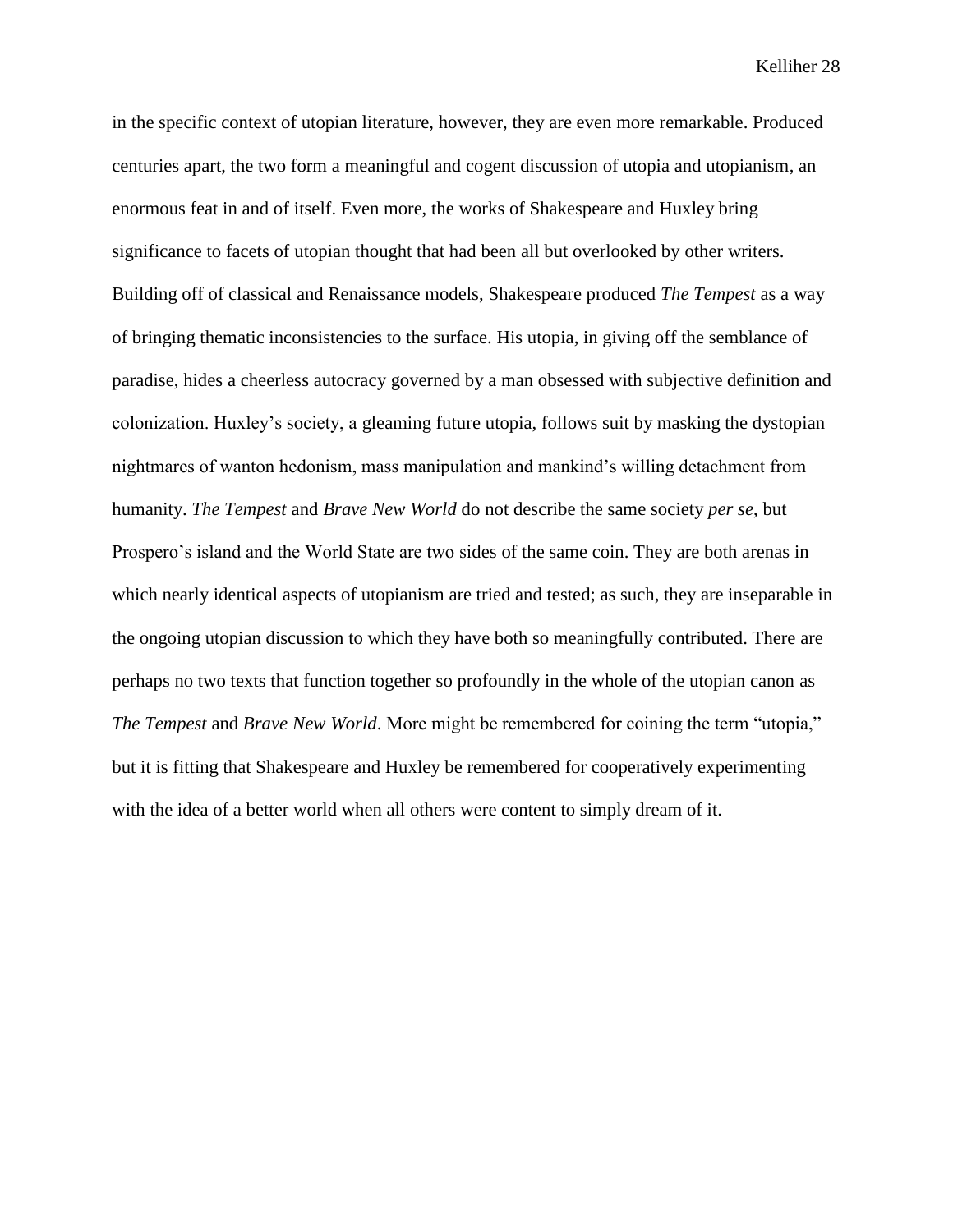### **Works Cited**

Bloch, Ernst. *A Philosophy of the Future.* New York: Herder and Herder, 1970.

- Claeys, Gregory. *The Cambridge Companion to Utopian Literature*. Cambridge: Cambridge UP, 2010. Print.
- Claeys, Gregory, and Lyman T. Sargent. *The Utopia Reader*. New York: New York UP, 1999. Print.
- "Eutopia." *The Oxford English Dictionary*. Oxford University Press. Web. 7 November 2013 <http://dictionary.oed.com/>.
- Huxley, Aldous. *Brave New World: And, Brave New World Revisited.* New York: Harper Perennial Modern Classics, 2005. Print.

Jameson, Fredric. *Marxism and Form.* Princeton: Princeton University Press, 1971.

- Postman, Neil. *Amusing Ourselves to Death: Public Discourse in the Age of Show Business*. New York: Viking, 1985. Print.
- Shakespeare, William, Peter Hulme, and William H. Sherman. *The Tempest: Sources and Contexts, Criticism, Rewritings and Appropriations*. New York: Norton, 2004. Print.
- Shakespeare, William, and Virginia M. Vaughan. *The Tempest*. London: Bloomsbury Publishing Plc, 2011. Print.
- "Utopia." *The Oxford English Dictionary*. Oxford University Press. Web. 7 November 2013 <http://dictionary.oed.com/>.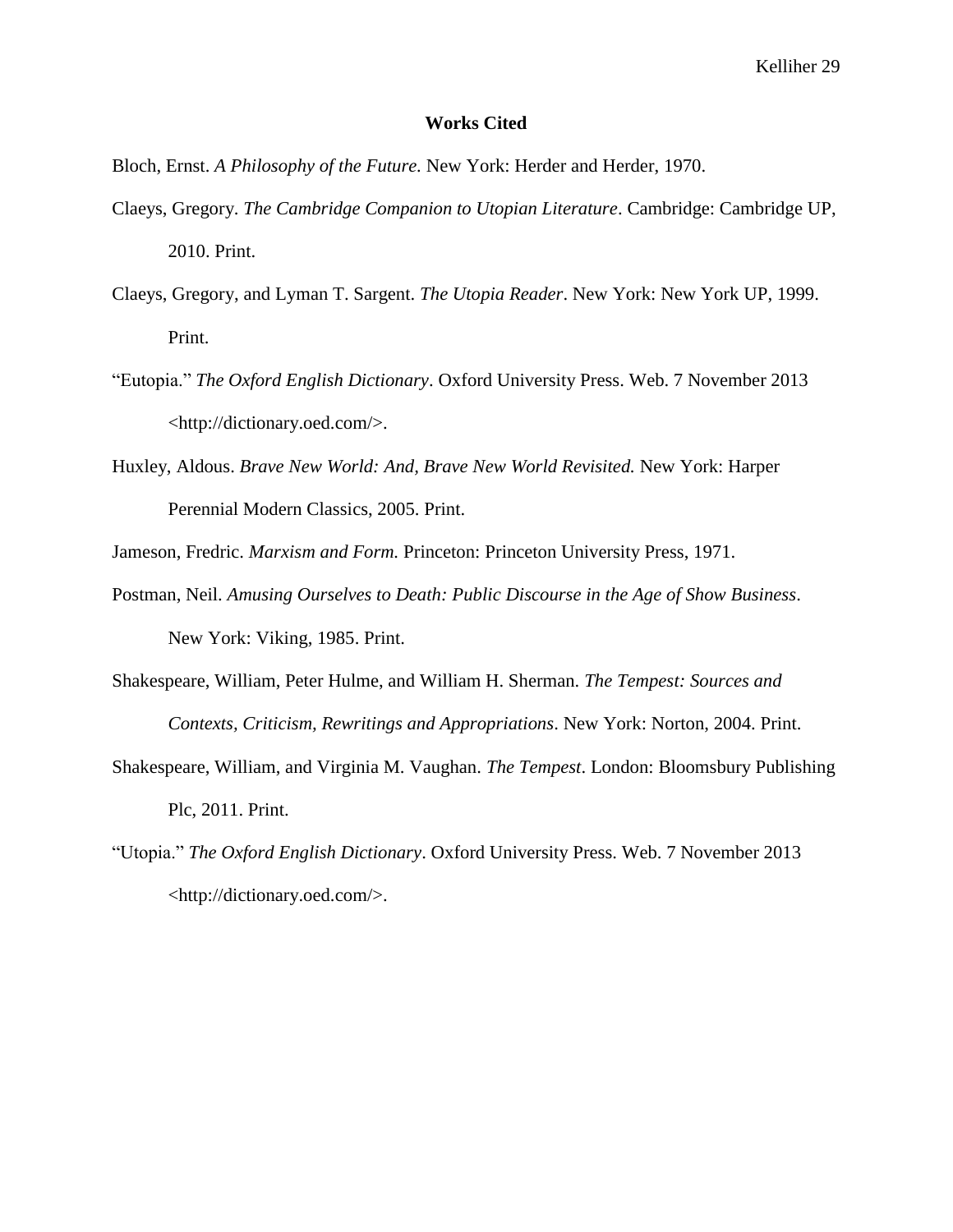#### **References**

- Ashcroft, Bill. "The Ambiguous Necessity Of Utopia: Post-Colonial Literatures And The Persistence Of Hope." *Social Alternatives* 28.3 (2009): 8-14. Web. 15 Sept. 2013.
- Attarian, John. "Brave New World And The Flight From God." Modern Age 38.4 (1996): 332. Web. 14 Sept. 2013.
- Cotton, William T. "Five-Fold Crisis In Utopia: A Foreshadow Of Major Modern Utopian Narrative Strategies." *Utopian Studies* 14.2 (2003): 41-67. Web. 14 Sept. 2013.
- Claeys, Gregory. "News From Somewhere: Enhanced Sociability And The Composite Definition Of Utopia And Dystopia." History 98.330 (2013): 145-173. Web. 14 Sept. 2013.
- Congdon, Brad. "'Community, Identity, Stability': The Scientific Society And The Future Of Religion In Aldous Huxley's." *English Studies Canada* 37.3/4 (2011): 83-105. Web. 14 Sept. 2013.
- Erasmus, Desiderius, and Erika Rummel. *The Erasmus Reader*. Toronto: Toronto P, 1990. Print.
- Eurich, Nell. *Science in Utopia: A Mighty Design.* Cambridge: Harvard UP, 1967. Print.

Ferguson, John. *Utopias of the Classical World*. Ithaca: Cornell UP, 1975. Print.

- Furey, Constance. "Utopian History." *Method & Theory In The Study Of Religion* 20.4 (2008): 385-398. Web. 14 Sept. 2013.
- Galtseva, Renata, and Irina Rodnyanskaya. "The Obstacle: The Human Being, Or The Twentieth Century In The Mirror Of Dystopia." *South Atlantic Quarterly* 90.2 (1991): 293. Web. 14 Sept. 2013.
- Go, Kenji. "Montaigne's 'Cannibals' And *The Tempest* Revisited." *Studies In Philology* 109.4 (2012): 455-473. Web. 14 Sept. 2013.

Greene, Vivien. "Utopia / Dystopia." American Art 25.2 (2011): 2-7. Web. 14 Sept. 2013.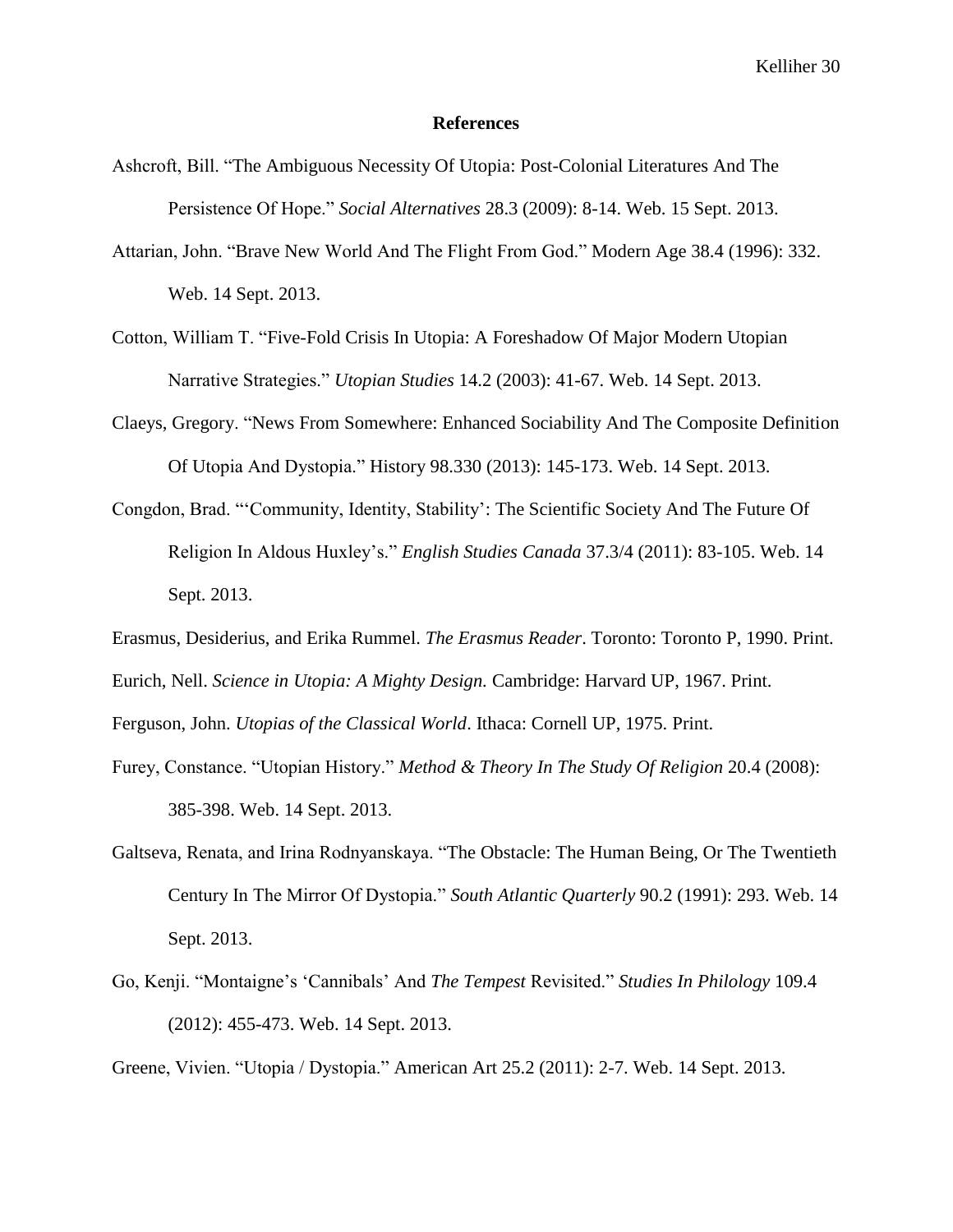Horan, Thomas. "Revolutions From The Waist Downwards: Desire As Rebellion In Yevgeny Zamyatin's 'We,' George Orwell's '1984,' And Aldous Huxley's 'Brave New World.'" *Extrapolation* (University Of Texas At Brownsville) 48.2 (2007): 314-339. Web. 14 Sept. 2013.

- Leslie, Marina. *Renaissance Utopias and the Problem of History*. Ithaca: Cornell UP, 1998. Print.
- Manuel, Frank E., ed. *Utopias and Utopian Thought*. Vol. 5. Boston: Houghton Mifflin, 1965. Print.
- McAlear, Rob. "The Value Of Fear: Toward A Rhetorical Model Of Dystopia." *Interdisciplinary Humanities* 27.2 (2010): 24-42.Web. 14 Sept. 2013.
- More, Thomas, and Robert M. Adams. *Utopia: A New Translation, Backgrounds, Criticism*. New York: Norton, 1975. Print.

Mumford, Lewis. *The Story of Utopias.* New York: Viking, 1962. Print.

- Papastephanou, Marianna. "Dystopian Reality, Utopian Thought And Educational Practice." *Studies In Philosophy & Education* 27.2/3 (2008): 89-102. Web. 14 Sept. 2013.
- Parrinder, Patrick. "Robots, Clones And Clockwork Men: The Post-Human Perplex In Early Twentieth-Century Literature And Science." *Interdisciplinary Science Reviews* 34.1 (2009): 56-67. Web. 14 Sept. 2013.
- Sadeq, Ala Eddin, Ibrahim Shalabi, and Shireen Hikmat Alkurdi. "Major Themes In Renaissance Utopias." *Asian Social Science* 7.9 (2011): 131-141. Web. 14 Sept. 2013.
- Sanchez, Melissa E. "Seduction And Service In The Tempest." *Studies in Philology* 105.1 (2008): 50-82. Web. 14 Sept. 2013.